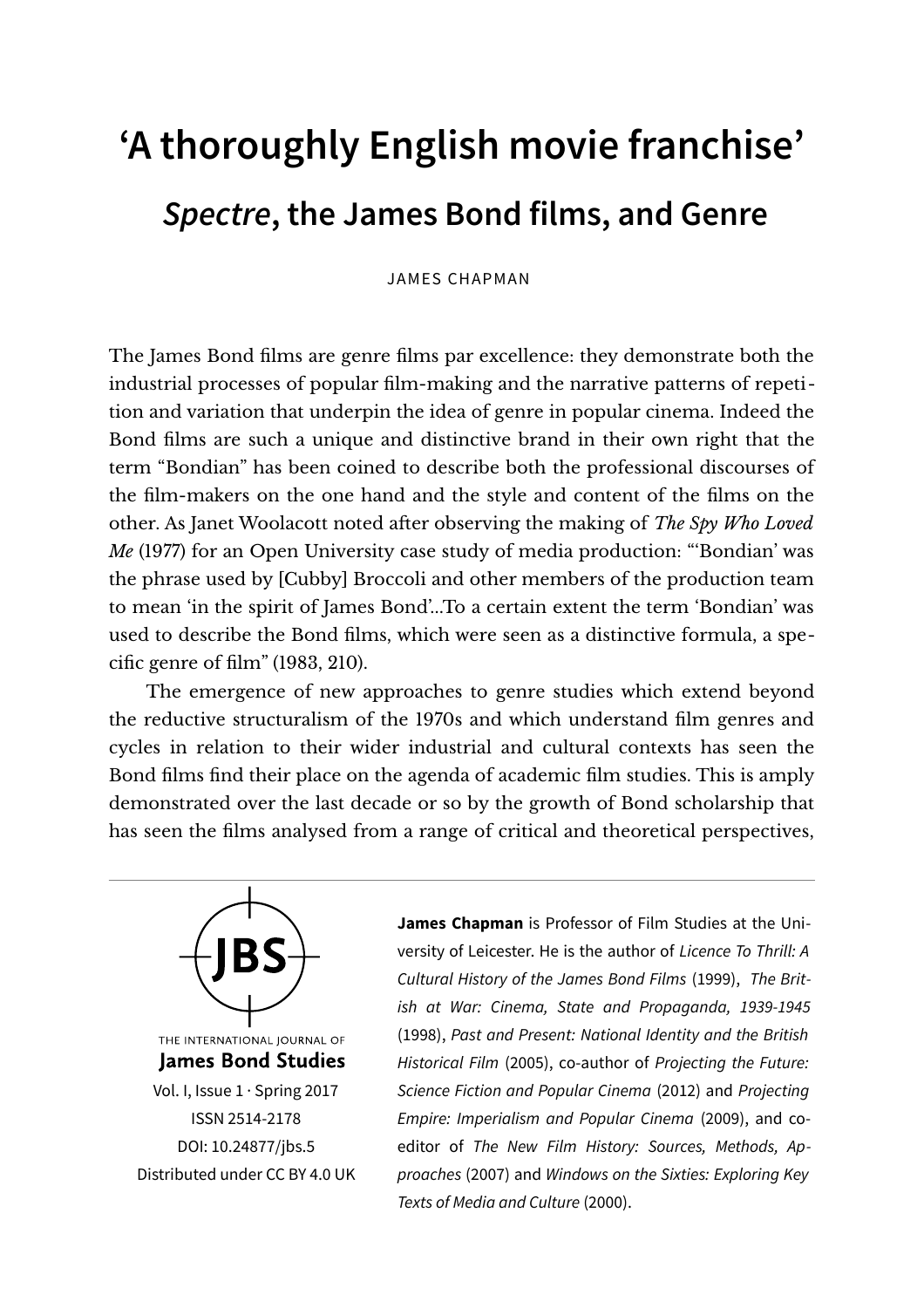including film history (Chapman), geopolitics (Black, Dodds), cultural studies (Comentale et al) and gender studies (Funnell) among various others. It is no coincidence that much of this new wave of Bond scholarship has focused on the films of the Daniel Craig "era", which seem to have brought a degree of critical respectability to the once-derided franchise. This article considers how the most recent Bond film, *Spectre* (2015), fits the "Bondian" formula. I will examine the production contexts and the genre conventions of the Bond films in order to assess the extent to which the Daniel Craig films represent either a new departure for the series or a continuation of the formula as before. In order to do this, it is necessary in the first instance to consider the history of the Bond series and its place in popular film culture.

## **THE CONTEXTS OF THE BOND FILMS**

The origins of the James Bond film series are to be found in the institutional and economic contexts of the British and American film industries in the 1960s. The Anglo-American political economy of the Bond films with their combination of US dollars (United Artists) and British cultural capital (the novels of Ian Fleming) exemplified a process in the film industry after the Second World War in the emergence of so-called "runaway" productions: Hollywood films shot overseas, especially in Europe, which by the 1960s were estimated to account for nearly half of all American features (Maltby 1995, 70). Britain became a particularly attractive base for such "runaways" in the 1950s and 1960s: production and labour costs were cheaper, there were tax breaks for American artistes who made their permanent home in Britain, and the legal and regulatory frameworks were easier to navigate than the notoriously bureaucratic film industries of France or Italy. American producers could also benefit from the British Film Production Fund (popularly known as the Eady Levy after the Treasury official Sir Wilfred Eady who devised it), which had been established in 1950. The Eady Levy was an incentive for film production which returned a percentage of box-office receipts to producers and distributors: the more successful the film the greater the amount of the subsidy. To qualify for the levy, a film had to be produced by a British-registered company and shot in a studio in Britain or the British Commonwealth with seventy-five per cent of the labour costs paid to British personnel (Harper and Porter 2003, 114). According to Bond producer Albert R. "Cubby" Broccoli, the Eady Levy "was the carrot that induced American producers to come here" ("Broccoli's Bond" 1986, 48). In the 1950s Broccoli was a partner with Irving Allen in Warwick Film Productions, which made a cycle of films in Britain for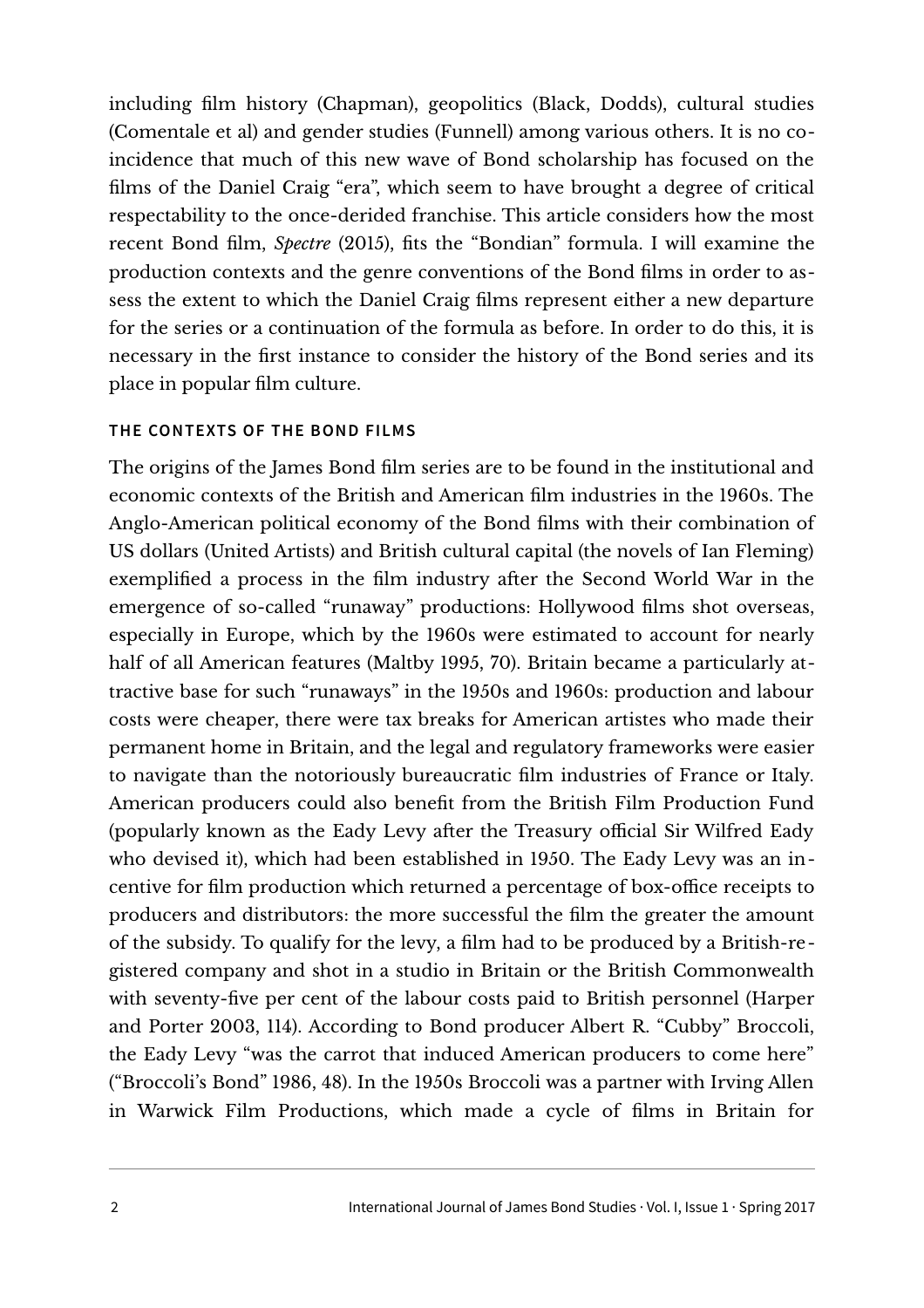Columbia Pictures, specialising in action-adventure subjects such as *The Red Beret* (1953), *Hell Below Zero* (1954), *The Black Knight* (1954), *Cockleshell Heroes* (1955), *Safari* (1956), *Zarak* (1957), *Tank Force* (1958) and *Killers of Kilimanjaro* (1959). American investment in the British production sector increased during the 1960s, when United Artists led the way in backing successful films including *Tom Jones* (1963), the Beatles films *A Hard Day's Night* (1964) and *Help!* (1965), and the James Bond movies.

Ian Fleming had tried, without success, to interest film and television producers in his Bond books during the 1950s – Sir Alexander Korda read the galleys of *Live and Let Die* and the Rank Organization briefly held an option on *Moonraker* (Lycett 1995, 250) – but the only Bond adaptation to date was a live studio dramatisation of *Casino Royale* by the American CBS television network in 1954. By the late 1950s, however, the public visibility of James Bond was increasing due to the publication of the books in paperback and the publication of a strip cartoon in the *Daily Express*. It was around this time that Broccoli, according to scriptwriter Richard Maibaum, first expressed his interest in filming the Bond books:

In 1956 or 1957, when I was in England writing for Cubby and Irving Allen, Cubby gave me two of the James Bond books to read. I read them and liked them enormously. Cubby was very excited, too, but Irving Allen didn't share his enthusiasm. So Cubby put them aside. It's my personal opinion now that that was a wise thing to do, because with the censorship of pictures that existed then, you couldn't have even the minimal sex and violence that we put into the pictures (McGilligan 1986, 284).

Around five years later, following the end of his partnership with Allen, Broccoli renewed his interest in the Bond books, only to discover that Fleming had sold an option to Canadian producer Harry Saltzman. Saltzman had been a partner in Woodfall Films, which he set up with playwright John Osborne and director Tony Richardson and was responsible for several early British "new wave" films including *Look Back in Anger* (1958), *The Entertainer* (1959) and *Saturday Night and Sunday Morning* (1960). Broccoli and Saltzman went into partnership, setting up Eon Productions to make the films and turning to United Artists when Columbia balked at the proposed \$1 million budget for the first film, *Dr. No* (1962). Evidence that a series of films was envisaged from the outset can be found in the announcement in the trade press that Broccoli and Saltzman "have clinched a deal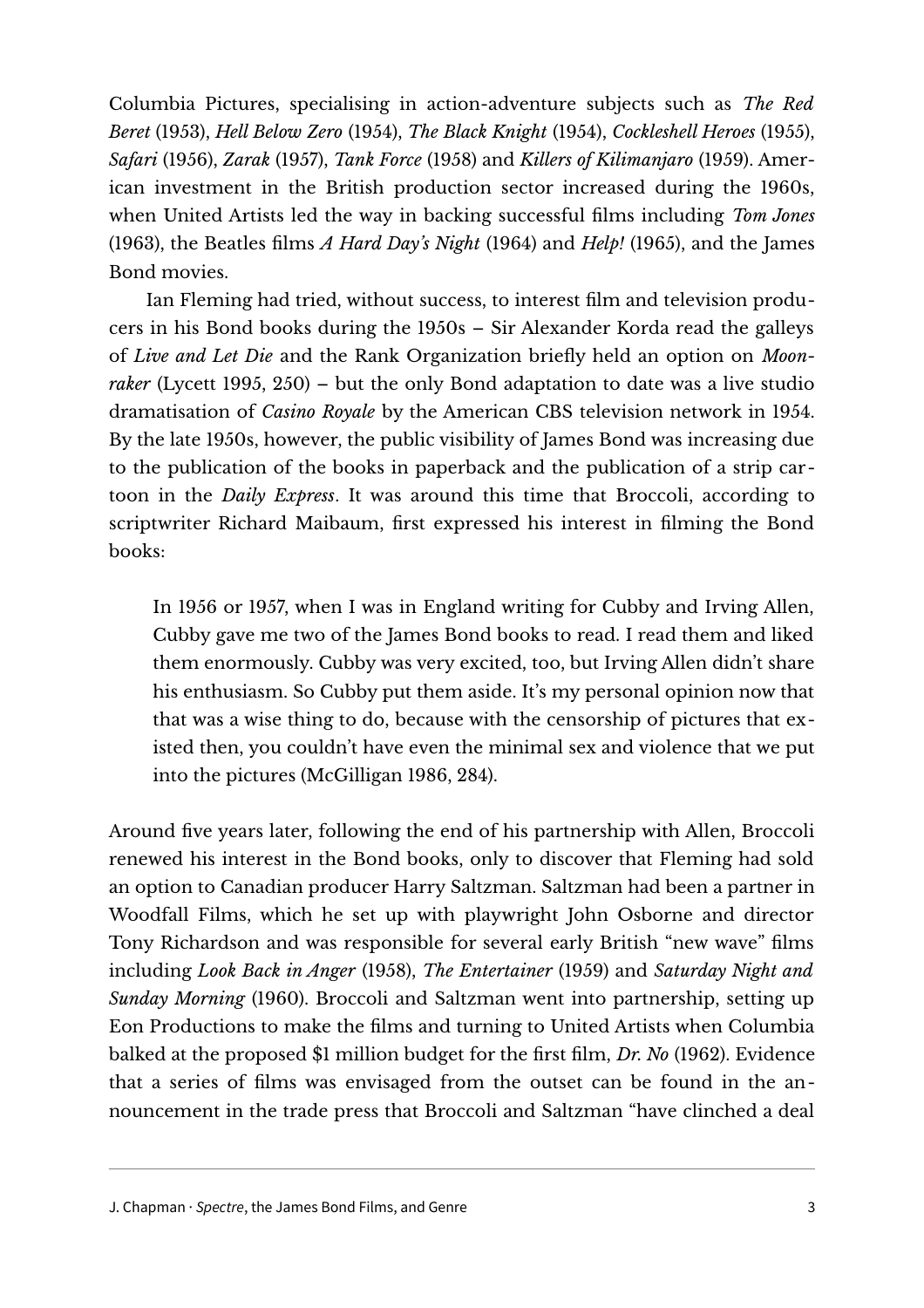with United Artists for 100 per cent financial backing and distribution of seven stories, which will be filmed here and on foreign locations" (*Kinematograph Weekly* 1961, 17).

Another context for the Bond films was the process that US film historians Kristin Thompson and David Bordwell have described as "genre upscaling" (1994, 391-5). This process began in the 1950s in response to the decline of cinema-going and the reduction in output by the studios which focused on releasing fewer but bigger films with high production values and employing colour and widescreen processes. Genres such as the Western, the historical epic and the musical were at the forefront of Hollywood's obsession with blockbusters during the 1950s and 1960s, though another consequence of this process was that genres which had previously been regarded as low-budget fare, including horror, science fiction and thrillers, also benefited from lavishing "A"-feature production values on "B"-movie subjects:

The effect of amplifying B-film material was perhaps most visible in the rise of the big-budget espionage film. Hitchcock's elegant *North by Northwest* (1959) featured an innocent bystander caught up in a spy ring, but the catalyst for genre upscaling was Ian Fleming's fictional British agent James Bond. After two screen adaptations of the novels, 007 became a proven commodity with the phenomenally profitable *Goldfinger* (1964). The Bond films had erotically laced intrigues, semicomic chases and fight scenes, outlandish weaponry, wry humour, and dazzling production design (Thompson and Bordwell 394).

Terence Young, who directed the first Bond picture, *Dr. No*, similarly made the point that the Bond stories were the sort of subject matter generally associated with Hollywood's Poverty Row studios: "Well, when you analyse it, and this is no disrespect to Ian, they were very sophisticated 'B'-picture plots...If someone tells you, 'A James Bond film', you'd say, 'My God, that's for Monogram', or Republic, who used to be around in those days. You would never have thought of it as a serious 'A' film" (Schenkman 1981, 3).

Historically the Bond films mark a transitional moment in the development of the thriller in popular cinema. On the one hand they look back to the tradi tion of the British imperialist spy thriller represented by "clubland heroes" such as John Buchan's Richard Hannay and Sapper's Bulldog Drummond – the latter incarnated in numerous films in Britain and Hollywood – and the BBC's radio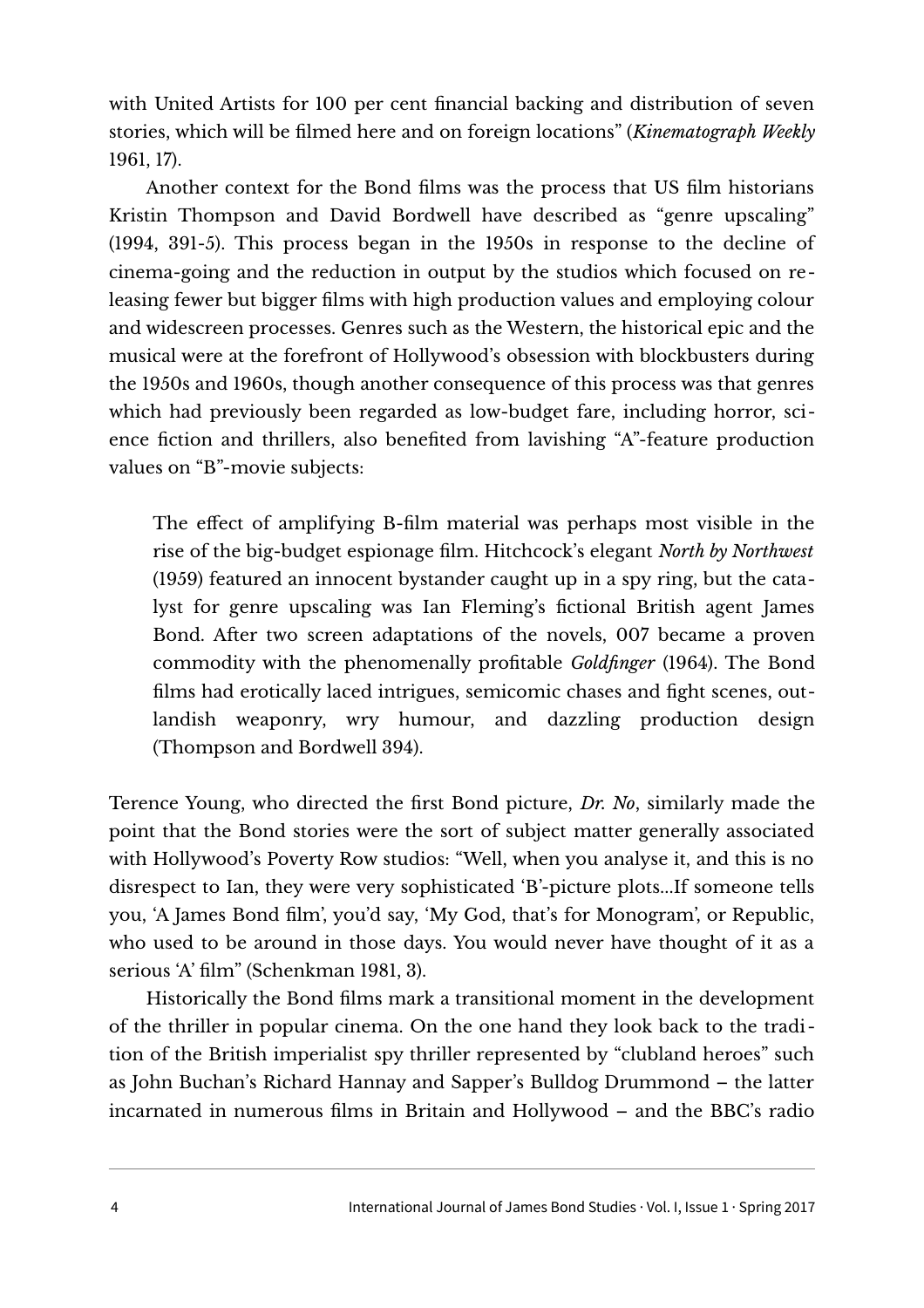detective *Dick Barton: Special Agent*, who also featured in three low-budget screen stories for Exclusive/Hammer Films in the late [1](#page-4-0)940s.<sup>1</sup> Indeed there is a sense in which Bond represents the end of this tradition: the character's ideological role as a defender of the British Empire was becoming anachronistic by the 1960s as that empire was being broken up. Raymond Durgnat employs a characteristically British metaphor when he refers to Bond as "the last man in of the British Empire Superman's XI. Holmes, Hannay, Drummond, Conquest, Templar *et al* have all succumbed to the demon bowlers of the twentieth century, while The Winds of Change make every ball a googlie" (1970, 151). On the other hand, however, the Bond films can also be seen as the prototype of the contemporary action-adventure genre exemplified by the films of male stars such as Arnold Schwarzenegger (*Commando*, *True Lies*), Mel Gibson (*Lethal Weapon*), Bruce Willis (*Die Hard*) and Tom Cruise (*Mission: Impossible*) and directors such as John McTiernan, John Woo and Michael Bay. Screenwriter Larry Gross, for example, argues that the Bond films represented "an entirely new super-kinetic cartoon-type action movie" (1995, 8). Many of the characteristics of the contemporary action thriller – the narrative emphasis on action and movement, the structure built around a succession of set pieces, the foregrounding of technology and firepower, and the protagonist who never dispatches a villain without a throwaway quip – are all features of the Bond series.

The production ecologies of the Bond movies demonstrate perfectly the economic logic of the film industry: to spend money in order to make money. As the films became more and more successful, so their production costs rose in order to make each film bigger and more spectacular than its predecessor. Hence, while *Dr. No* was budgeted at a modest \$950,000, *From Russia with Love*, at \$1.9 million, was twice the cost of its predecessor, and *Goldfinger*, at \$3 million, cost as much as the first two films combined. In the early years of the series the choice of which books to film seems to some extent to have been economically determined: *From Russia with Love*, set entirely in Europe, was a way of shoring up Bond's popularity on the Continent, whereas *Goldfinger*, set mostly in the United States, seems like a calculated attempt to open up the American market which

<span id="page-4-0"></span><sup>1</sup> Ronald Colman starred in two Hollywood "A" features – *Bulldog Drummond* (1929) and *Bulldog Drummond Strikes Back* (1934) – and Ralph Richardson appeared separately in the British-made *The Return of Bulldog Drummond* (1934). Paramount Pictures produced eight supporting features between 1937 and 1939: the first (*Bulldog Drummond Escapes*) starring Ray Milland, the rest of the series with John Howard. The three Dick Barton films – all starring Don Stannard – were *Dick Barton: Special Agent* (1948), *Dick Barton Strikes Back* (1949) and *Dick Barton at Bay* (1950).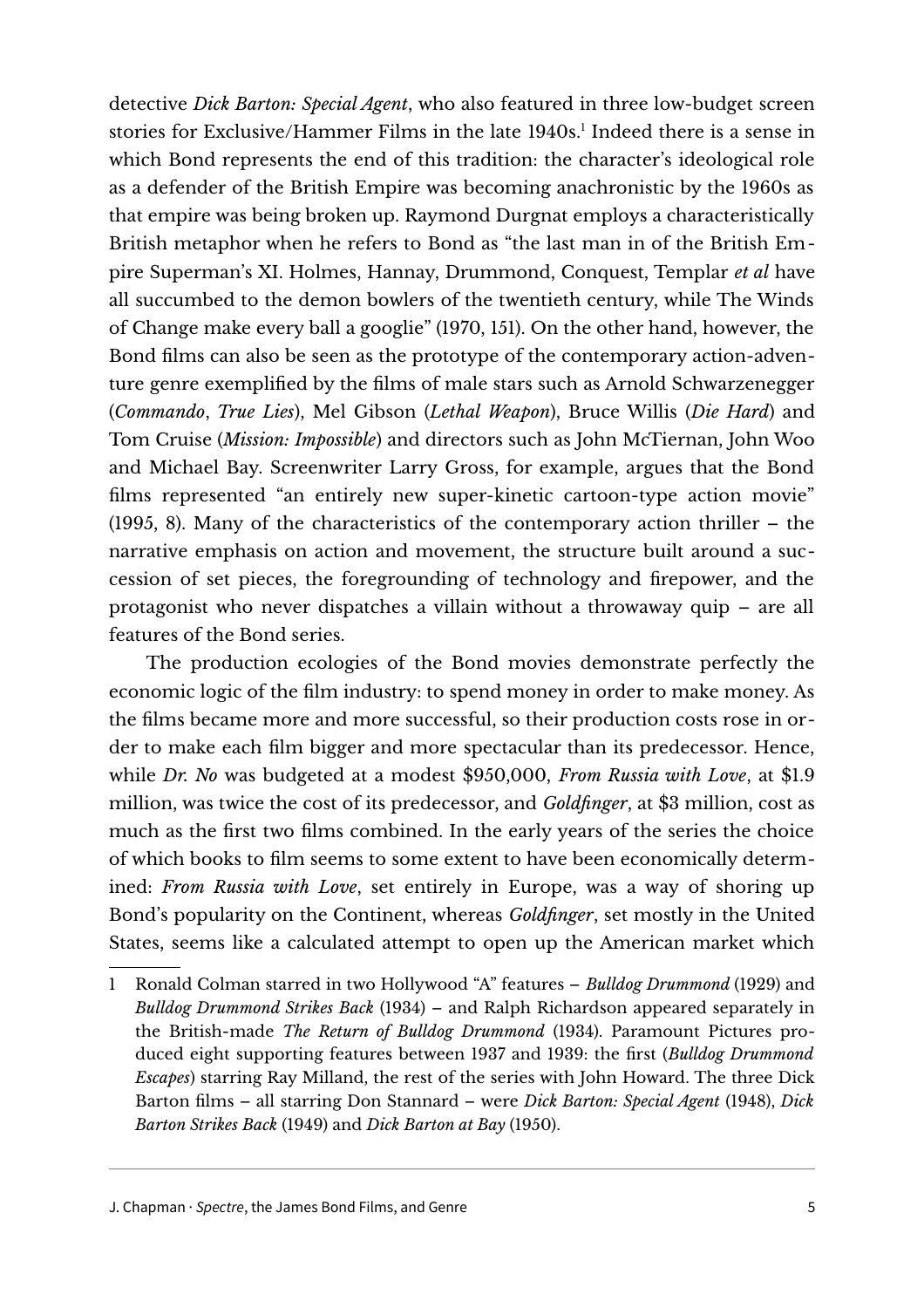had proved more resistant to the first two films. The strategy was evidently successful: *Goldfinger* earned domestic rentals of \$23 million, over twice the combined rentals of the previous two films. The budget rose to \$5 million for *Thunderball* (returning worldwide rentals of \$56.4 million) and \$9 million for *You Only Live Twice* (worldwide rentals of \$44.1 million). ("James Bond Dossier" 2002, 14).

Broccoli – who became the sole producer of the series following the dissolution of his partnership with Saltzman after *The Man with the Golden Gun* (1974) – always maintained that the success of the films was due to their expensive production values. He explained his production ideology thus:

With each new Bond picture, we have to be bigger, better, more spectacular, more exciting, more surprising than the previous ones. Dreaming up new stunts, new twists, original gimmicks, new ways to entertain and thrill audiences can take months of discussions and meetings with scriptwriters, stunt co-ordinators, production personnel and those who take care of the mounting costs of each new picture. Costs are a big headache. But all the James Bond films have been very profitable. So I guess you have to be philosophical about it and lay out money to make money (quoted in Noble 1979,17).

The importance attached to production values and spectacle was further emphasised in the promotional discourses of the films which claim that each new film is the "biggest" or "best" yet: *Thunderball* ("Here Comes the Biggest Bond of All!"), *On Her Majesty's Secret Service* ("Far Up! Far Out! Far More!"), *The Spy Who Loved Me* ("It's the Biggest. It's the Best. It's BOND – and B-E-Y-O-N-D") and *Moonraker* ("Where all the other Bonds end...this one begins"). In the 1970s there was certainly a correlation between cost and box-office returns: Broccoli doubled the budget of *The Spy Who Loved Me* (\$13 million) from the previous entry and the film earned over twice the rentals (\$87.8 million) as *The Man with the Golden Gun*. While individual Bond films never matched the super-blockbuster status of films such as *Star Wars* (1977), *E.T.: The Extra-Terrestrial* (1982) or *Titanic* (1997), the Bond series as a whole is the most successful in cinema history when adjusted for inflation: the cumulative box-office grosses of the Bond films passed \$2 billion with the release of *The Living Daylights* (1987) and \$3 billion following *Die Another Day* (2002) ("The James Bond Dossier", 14).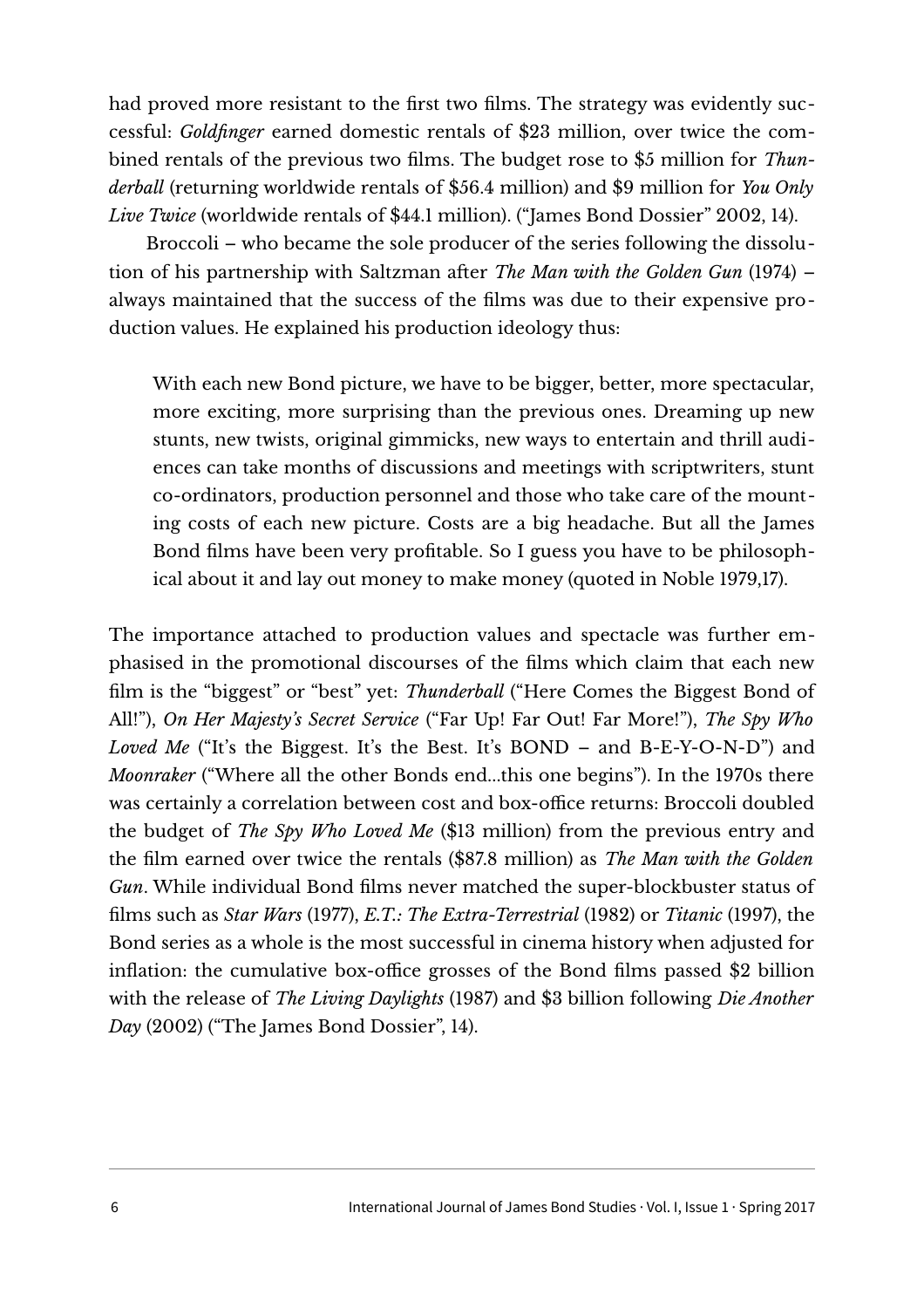#### **"SAME OLD JAMES – ONLY MORE SO": THE BOND FORMULA [2](#page-6-0)**

"Stated simply," writes Barry Keith Grant, "genre movies are those commercial feature films which, through repetition and variation, tell familiar stories with familiar characters in familiar situations. They also encourage expectations and experiences similar to those of similar films we have already seen" (1986, xi). The Bond films conform to theories of genre in so far as the narrative and character archetypes of each film are much the same and the films are characterised by recurring conventions and motifs including (but not limited to) the opening gunbarrel motif, the stylised title sequence, and the iconic "James Bond Theme". [3](#page-6-1) One reason for the popularity and longevity of the Bond films is that they adhere to a consistent formula that has proved its success. As one critic wrote of the seventeenth Bond film, *GoldenEye* (1995): "We want to like most movies we pay to see but we already know the Bond formula – it has already earned our good will – so our pleasure revolves around seeing how the film-makers execute their turn" (Arroyo 1996, 40).

The formula of the Bond films had been established to a large extent in their original source texts. In his seminal reading of the narrative structure of Ian Fleming's Bond novels, Umberto Eco used the metaphor of a game of chess to describe how their plots could be understood as a series of moves in which the same archetypal characters play out familiar gambits and situations: Bond is assigned to a mission of vital national importance by "M" (Head of the British Secret Service) which involves him travelling overseas where he meets an ally as well as encountering the Villain and meeting the Woman; the Villain makes his move by attempting to kill Bond; Bond makes his counter-move and gives first check to the Villain – often by beating him in a game that provides a symbolic rattling of sabres before the main confrontation (for example he beats Le Chiffre at baccarat in *Casino Royale*, bests Sir Hugo Drax at bridge in *Moonraker*, and outcheats his opponent at golf in *Goldfinger*); Bond either seduces or begins the process of seducing the Woman, who is usually in the service of the Villain; the Villain captures Bond and lectures him on the nature of power before torturing him almost to the point of death; but Bond escapes, vanquishes the Villain and res-

<span id="page-6-0"></span><sup>2</sup> "Same old James – only more so!" is Miss Moneypenny's response when Bond pinches her bottom in *On Her Majesty's Secret Service* (1969): it can be seen as a statement to identify a new actor (George Lazenby) as the "same" Bond following Sean Connery's first departure from the role.

<span id="page-6-1"></span><sup>3</sup> "The James Bond Theme" is credited to Monty Norman, though it is generally accepted that the arrangement in *Dr. No* was composer John Barry's.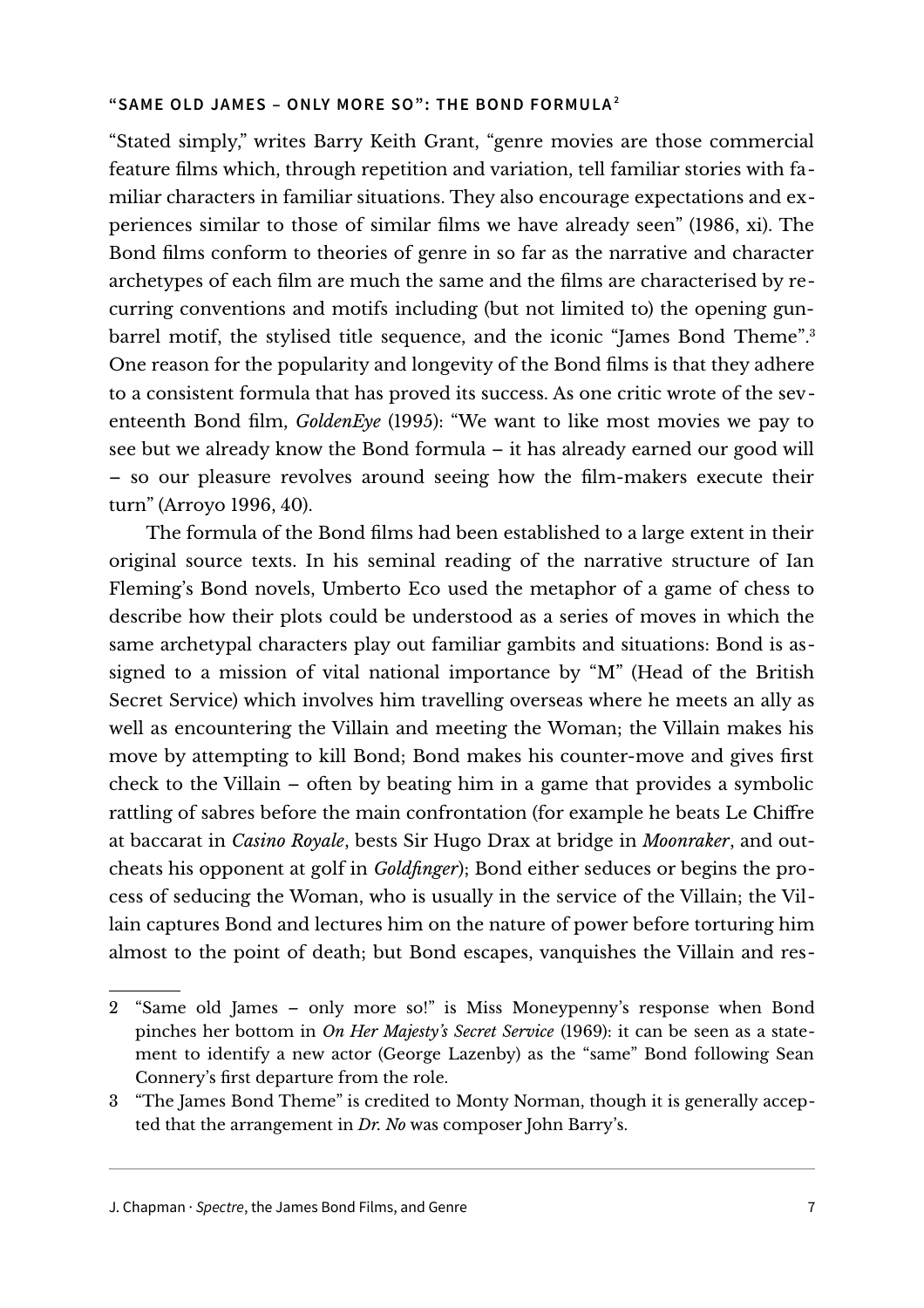cues the Woman, with whom he convalesces at the end of the adventure. "The reader's pleasure", Eco avers, "consists of finding himself immersed in a game of which he knows the pieces and the rules – and perhaps the outcome – drawing pleasure simply from the minimal variations by which the victor realises his objective" (1966, 58). "The novels of Fleming", he adds, "exploit in exemplary measure that element of foregone play which is typical of the escape machine geared for the entertainment of the masses" (ibid.).

Eco's essay is a classic text of structuralist genre criticism but it is not without its problems. For one thing Eco ignores one of the novels (*The Spy Who Loved Me*) because it "seems quite untypical" (38), while several of the Bond short stories, including "Quantum of Solace" and "The Hildebrand Rarity", also do not fit the narrative structure he identifies. And even the other books are more variable than Eco would allow: in *From Russia with Love*, for example, the nature of the conspiracy is known to the reader before Bond makes his entrance a third of the way into the novel. Bond does not always possess the Woman: he is left alone at the end of *Casino Royale* and *Moonraker*, and *On Her Majesty's Secret Service* ends with the murder of his new wife. Bond is presumed dead at the end of *You Only Live Twice*, while the next book, *The Man with the Golden Gun*, begins with a brainwashed Bond attempting to assassinate "M". This is not to invalidate the basic tenets of Eco's analysis, but rather to serve as a reminder that structuralism in its pure form can become overly reductive in its insistence that there is basically just one narrative pattern.

The same observation also applies to the Bond films. The first three films all follow slightly different narrative templates: an old-school mad scientist (*Dr. No*), a more traditional spy drama (*From Russia with Love*) and the first excursion into outright narrative and visual excess (*Goldfinger*). Contemporary critics were evidently unsure how to categorise *Dr. No*: the veteran British trade journalist R. H. "Josh" Billings, for example, called it "a bizarre comedy melodrama" (1962, 5). Broccoli felt that it was in *From Russia with Love* that "the Bond formula and style were perfected" (1996, 9). The second Bond adventure certainly seems more assured and polished than the first. "The success of *Dr. No* has no doubt given the James Bond team added confidence, if that was necessary," wrote Penelope Houston, "and *From Russia with Love* is made by people who clearly know that they now have a gilt-edged formula to play with" (1965, 155). In fact *From Russia with Love*, which eschews the science-fiction trappings of *Dr. No* in preference for a more Hitchcockian narrative of suspense and pursuit, represents a direction that the Bond series did not, in the event, take. It was *Goldfinger*, with its technological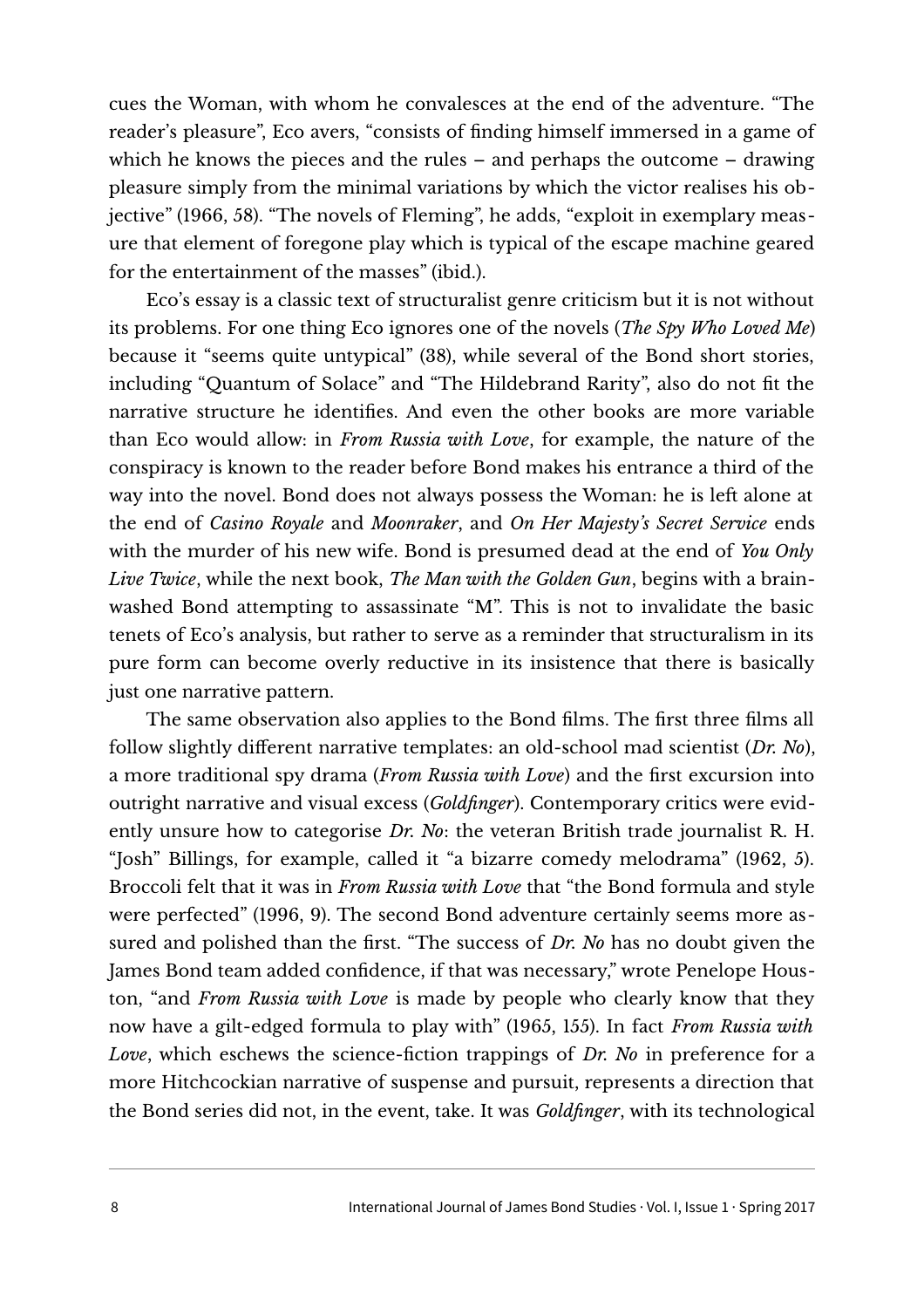modernism, glossy visual style, and tongue-in-cheek humour, which really set the standard for the rest of the series. Penelope Houston, again, felt that *Goldfinger* "perfects the formula" and "assumes a mood of good-humoured complicity with the audience" that was the key to its popular appeal (16). And for Bond historian John Brosnan, "Goldfinger represents the peak of the series. It is the most perfectly realized of all the films" (1981, 75).

The first three films not only established the Bond formula: they also covered most of the narrative possibilities of that formula. Later films would simply represent variations of the same. *Thunderball* marked the height of Bond's popular success in the mid-1960s but it was also the point at which the freshness of the early films started to wear off. *The Times*, for example, felt that it "does show alarming signs that the series is going to seed" and that "this film's makers run into the law of diminishing returns" ("*Thunderball*" 1965, 12). Tom Milne in the *Monthly Film Bulletin* found *You Only Live Twice* "rather less enjoyable mainly because the formula has become so completely mechanical" (1967, 122). As the Bond series settled into what Bennett and Woolacott describe as an "institutionalized ritual" (1987, 38) in the 1970s and 1980s, so the critical reception of the films focused more on their familiarity and repetitive nature. While occasional films were seen as refreshing the formula to an extent, such as the more realistic *For Your Eyes Only* (1981) and *The Living Daylights* (1987), the critical consensus was that the later Bonds had lost the vitality which made the earlier films so exciting: "What was fresh in the 60s and had a certain faded charm in the 70s began to look dated and mechanical in the 80s, despite the usual technical expertise" (Bergan 1986, 305).

The institutionalisation of the Bond formula can be seen in the process whereby the later films took previous Bond films rather than Fleming's stories as their source texts. This process began in earnest with *The Spy Who Loved Me* which not only borrowed the basic plot of *You Only Live Twice* (film) – a third party attempts to provoke a nuclear war between the United States and the Soviet Union by hijacking their space capsules/submarines – but also included various set pieces which seemed to have been inspired by highlights of previous films including a ski chase (*On Her Majesty's Secret Service*), a taciturn and physically imposing henchman (*Goldfinger*), a bruising fight in a train compartment (*From Russia with Love*), Bond's modified sports car (*Goldfinger*) and an underwater battle (*Thunderball*). "*The Spy Who Loved Me* is basically an anthology of all the Bond films that have gone before," avers John Brosnan. "It's as if Broccoli and his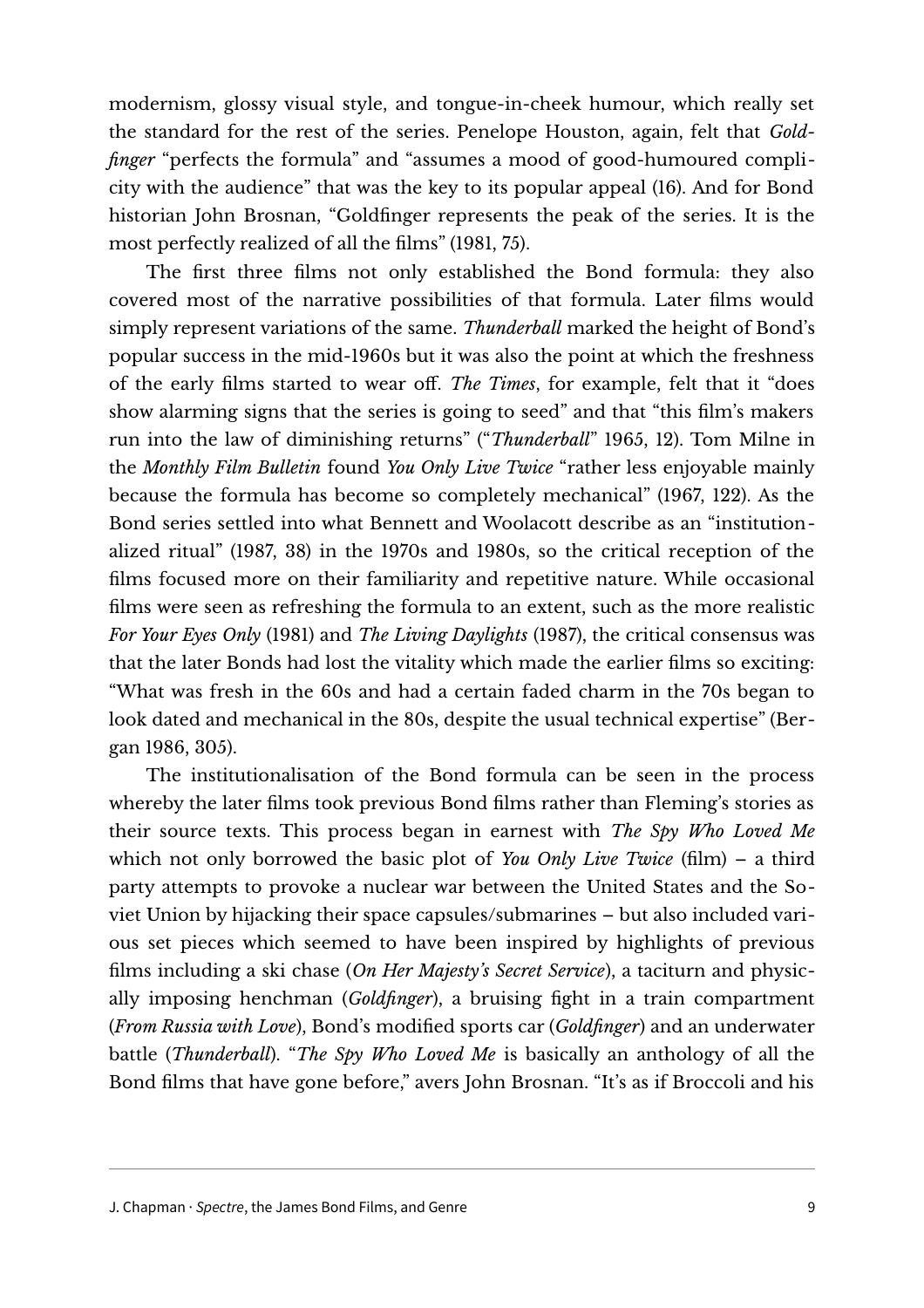team deliberately set out to take a number of the more memorable set-pieces and remake them, even bigger and more spectacular" (1981, 256).

Yet to dismiss the later Bond films as wholly derivative is to underestimate the success of the "Bondian" production strategy. The Bond films have always sought to refresh and modernise the formula: this is most evident in the periodic recasting of the lead role and in the nature of their conspiracy plots which respond to changing political and technological landscapes. The first four films – *Dr. No*, *From Russia with Love*, *Goldfinger*, *Thunderball* – were all recognisable as adaptations of the books, though Fleming's Cold War villains were replaced by the international criminal syndicate SPECTRE as part of a strategy to modernise the films in response to changing geopolitical circumstances in the 1960s (Black 2001, 93). *You Only Live Twice* was the first film to use no more than the title and characters of Fleming's book, and, although *On Her Majesty's Secret Service* (1969) maintained the essence of the original story, including its downbeat conclusion as Bond's new wife is murdered by his arch enemy Blofeld, the films thereafter became further and further removed from the books. The promotional materials for *Moonraker* (1979) demonstrate how far the films had detached themselves from the books, asking rhetorically "who today would be satisfied with such an unambitious piece of villainy as a nuclear bomb hitting London?"[4](#page-9-0) The film instead features an ideological megalomaniac who attempts to wipe out the entire human race with nerve gas. Its outer-space subject was partly a response to the success of *Star Wars*, and partly a means of maintaining the Bond films at the cutting edge of technological innovation: the US Space Shuttle made its first orbital flight in 1981, but James Bond had got there two years earlier.

## **REBOOTING BOND: THE DANIEL CRAIG FILMS**

While the casting of a new James Bond always involves a change of emphasis for the films (see Stephanie Jones' article in this issue), *Casino Royale* (2006) marked the first thoroughgoing "reboot" of the Bond series since it had begun in 1962. A "reboot" may be defined loosely as a process whereby a series or franchise is entirely reinvented to the extent of disregarding all established continuity and back-story. This had not been done before with the Bond series: *On Her Majesty's Secret Service*, for example, which introduced a new Bond in the person of George Lazenby, nevertheless maintained continuity with the previous Sean Connery films, while both the Roger Moore and Timothy Dalton films included references

<span id="page-9-0"></span><sup>4</sup> From an undated press release for *Moonraker* on the digitised press clippings for the film held by the British Film Institute Reuben Library, London.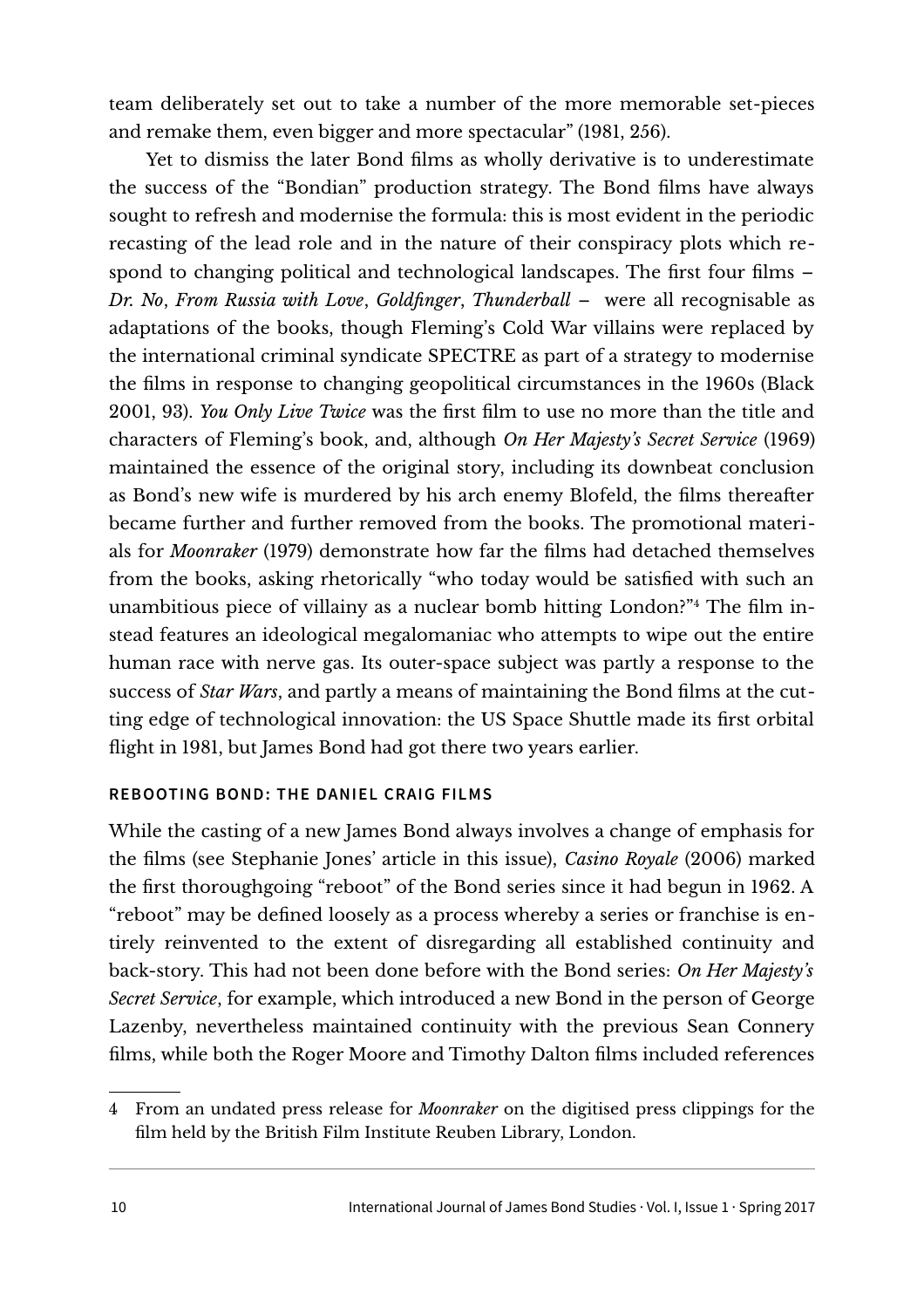to the death of Bond's wife in *On Her Majesty's Secret Service*. Pierce Brosnan's films had introduced a new "M" played by Judi Dench – part of a strategy to reconfigure the gender politics of the films at a time when Bond was widely regarded as something of "a sexist, misogynist dinosaur" – though it was clear that this was still meant to be the same James Bond as before. However, this changed with *Casino Royale*, which presented not only a new star (Daniel Craig) but also an entirely new James Bond who has only recently been accorded his Double-O status: the short pre-title sequence of *Casino Royale* – a low-key monochrome section shot in the style of film noir – shows Bond making his first two "kills" that earn his promotion to the Double-O section.

On the face of it the decision to reboot Bond in *Casino Royale* might seem unusual: it is a strategy usually applied either when a series is ailing at the box office or when there has been a long hiatus since the previous film. Pierce Brosnan's last Bond film, *Die Another Day*, had been his most successful at the box office (\$432 million worldwide gross). However, there was a view within the Bond production team that the CGI-heavy *Die Another Day* had tipped the balance too far towards cartoonish spectacle and excess. According to co-producer Michael G. Wilson: "Even though the last film was the most commercially successful, I think we felt we were getting away from our roots, which is what made Bond so special. And that's what we were trying to find here – our basic Bond" (Landesman 2006, 13). The fact that the Bond producers had recently acquired the rights to the one Ian Fleming title they had not owned – there had previously been television (1954) and film (1967) versions of *Casino Royale* outside the Eon series – provided an ideal opportunity for rebooting the series: *Casino Royale* was the first Bond novel and it allowed the producers to make an origin story – a strategy that was popular in other franchise reboots around the same time, notably *Batman Begin*s (2005). As Robert Wade, who wrote the first draft of *Casino Royale* in collaboration with his regular scriptwriting partner Neil Purvis, explained: "The book is the story of what actually forges James Bond as a secret agent. There is a James Bond that everyone knows, but it would be nice just once to show he got there" ("The Bond Supremacy" 2005, 8).

The popular and critical reception of *Casino Royale* suggests that the reboot strategy was wholly successful. Its worldwide box-office gross topped \$600 million – making it more successful than rival action franchises such as the Jason Bourne films – and the reviews were among the best ever seen for a Bond movie. In particular critics seem to have appreciated the greater depth to characterisation in *Casino Royale*. Charlie Higson – author of the acclaimed series of "Young

J. Chapman · Spectre, the James Bond Films, and Genre 11 11 12 12 14 15 16 17 18 18 19 19 19 19 19 11 11 11 11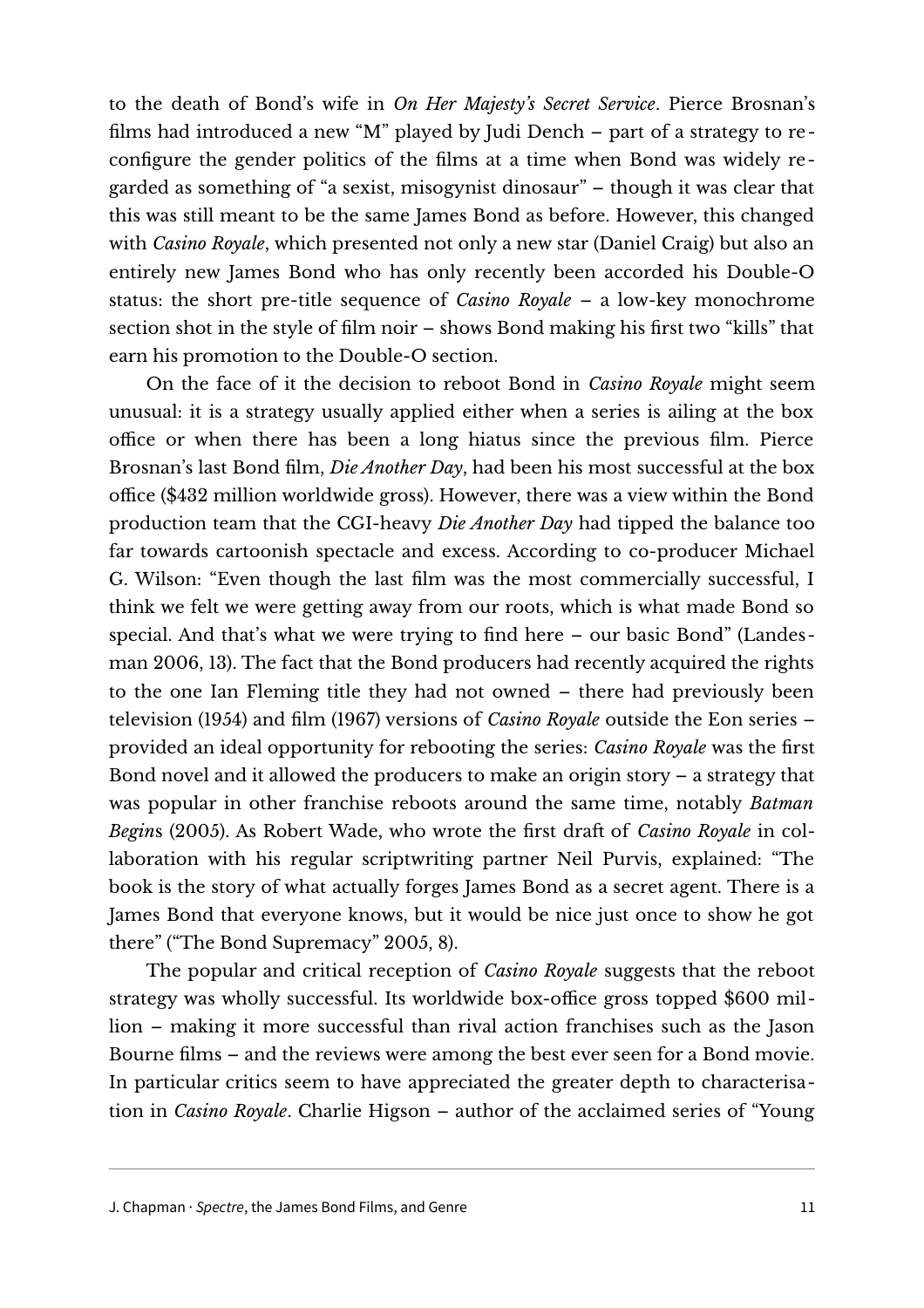Bond" adventures commissioned by the Fleming estate – found "a greater depth to the movie and to the central character" (2006, 29). For Derek Malcolm, only an occasional Bond fan in the past, "Craig's Bond helps propel Martin Campbell's film into the realm of a serious thriller" (2006, 34). One of the few dissenters was Cosmo Landesman, who felt that "*Casino Royale* is the same old tosh the producers of the Bond franchise have been serving up since the glory days of the 1960s" (2006, 11).

*Quantum of Solace* (2008) continued the reboot narrative in so far as it was a direct sequel to *Casino Royale*: its plot – for the first time in the Bond series – picks up immediately where the previous film finishes, Bond's grief over Vesper Lynd's death is carried forward, and there is a recurring villain in the form of Mr. White.<sup>[5](#page-11-0)</sup> It would be fair to say that *Quantum of Solace* is a less satisfying film than *Casino Royale*: the script contains too many loose ends (even by the standards of a Bond movie) that was due in large measure to the effect of a writers' strike. Its critical reception was mixed – the consensus was that the film was a "mess" and the elliptical editing of the action sequences was found by many critics to be disorienting – though its box-office returns (worldwide grosses of \$586 million) were only slightly below the level of its predecessor. In retrospect *Quantum of Solace* seems more significant in the evolution of the Bond formula than it did at the time: it is best understood as the conclusion of a "story arc" that began in *Casino Royale* rather than as a stand-alone film in its own right.

The critical and popular reputation of Bond was restored by the success of *Skyfall* (2012), which became the most successful film in the series since the 1960s. *Skyfall* stands apart from the narrative arc of the previous two films – there is no mention of the "Quantum" organisation, for example – and reintroduces certain elements of the "classic" Bond films, including the characters of gadget-master "Q" and Miss Moneypenny, who had been absent from the previous two films. Its narrative also sees the transition from one "M" (Judi Dench) to another (Ralph Fiennes) – the latter assuming residence of the traditional woodpanelled office associated with the old "M" played by Bernard Lee (from *Dr. No* to *Moonraker*) and Robert Brown (*Octopussy* to *Licence To Kill*). In terms of its relationship to the source texts, *Skyfall* represents a half-way house between *Casino Royale*, which had used a large part of Fleming's plot updated for the early twenty-first century, and *Quantum of Solace*, which bore no relation to the short

<span id="page-11-0"></span><sup>5</sup> It had been intended that *Diamonds Are Forever* (1971) would pick up immediately following Tracy's death at the end of *On Her Majesty's Secret Service*, though George Lazenby's decision not to accept a contract for further Bond films put paid to that idea.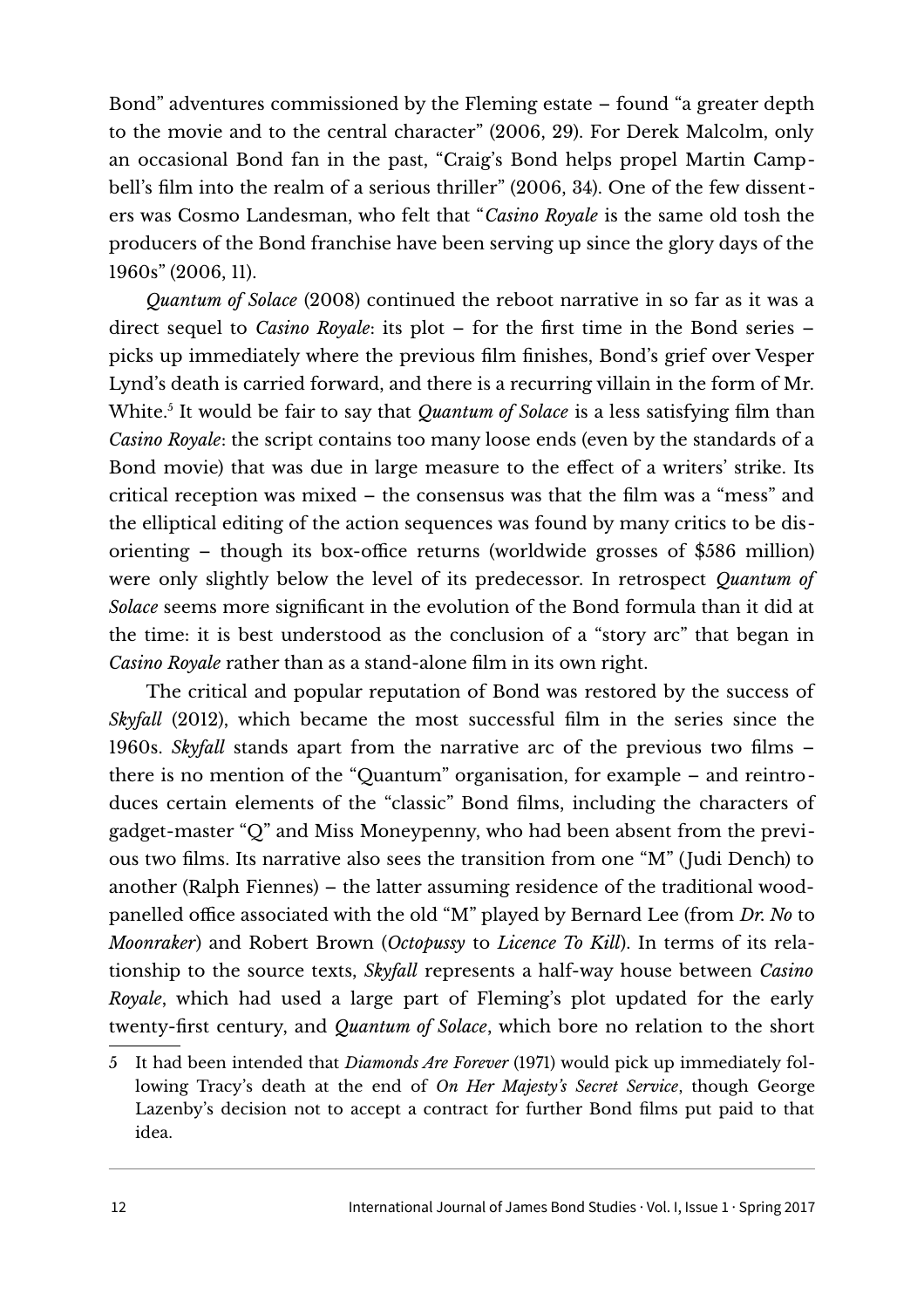story from which it borrowed its title. *Skyfall* uses aspects of both the novels *You Only Live Twice* (Bond's apparent death on a mission and "M" writing his obituary) and *The Man with the Golden Gun* (his "resurrection" and assignment to a mission that is supposed to redeem his reputation) as well as some visual and narrative references to Bond's childhood that are drawn from Fleming. At the same time, however, there are also references to the legacy of the Bond films that problematise the continuity of the rebooted narrative: Craig's Bond has the same Aston Martin DB5 as Connery's Bond in *Goldfinger*.

*Skyfall* grossed \$1.1 billion worldwide – at the time the fourteenth most successful film in cinema history unadjusted for inflation – and the critical reception was as positive as it had been for *Casino Royale*. The greater-than-expected success of *Skyfall* may be attributed to a combination of unique circumstances. Not only did it mark the fiftieth anniversary of Bond in the cinema but 2012 was also the year of the Diamond Jubilee of Queen Elizabeth II and the London Olympic Games – events which both became a focus for the popular celebration of "Britishness".[6](#page-12-0) The opening ceremony of the Olympics had featured Daniel Craig's Bond escorting the Queen to the Olympic stadium, while another segment had Kenneth Branagh as Isambard Kingdom Brunel reciting the same passage from Tennyson's Ulysses ("We are not now that power that once moved earth and heaven...") that Dench's "M" quotes in *Skyfall*. At the same time, however, *Skyfall* was bound by the extent of its difference from the usual Bond formula to be a one-off: in particular the more personalised nature of the conspiracy stands apart from previous films.

## **REMAKING THE "BONDIAN": THE PRODUCTION AND RECEPTION OF SPECTRE**

When it was confirmed at a media conference at Bond's spiritual home of Pinewood Studios on 3 December 2014 that the title of the film hitherto known as "Bond 24" would be *Spectre*, the announcement triggered much speculation about the forthcoming film. The word has long been part of the Bond mythology. SPECTRE – the acronym stands for Special Executive for Counterintelligence, Terrorism, Revenge, and Extortion – was originally invented as the antagonist of a film project that Fleming worked on with producer Kevin McClory and

<span id="page-12-0"></span><sup>6</sup> It may only be coincidental but it is nevertheless symbolic that key moments in Bond's history as a fictional character have coincided with landmarks in the reign of Elizabeth II. The first novel, *Casino Royale*, was published in the Coronation year of 1953, and there were also Bond movies coinciding with the Silver Jubilee in 1977 (*The Spy Who Loved Me*) and Golden Jubilee in 2002 (*Die Another Day*).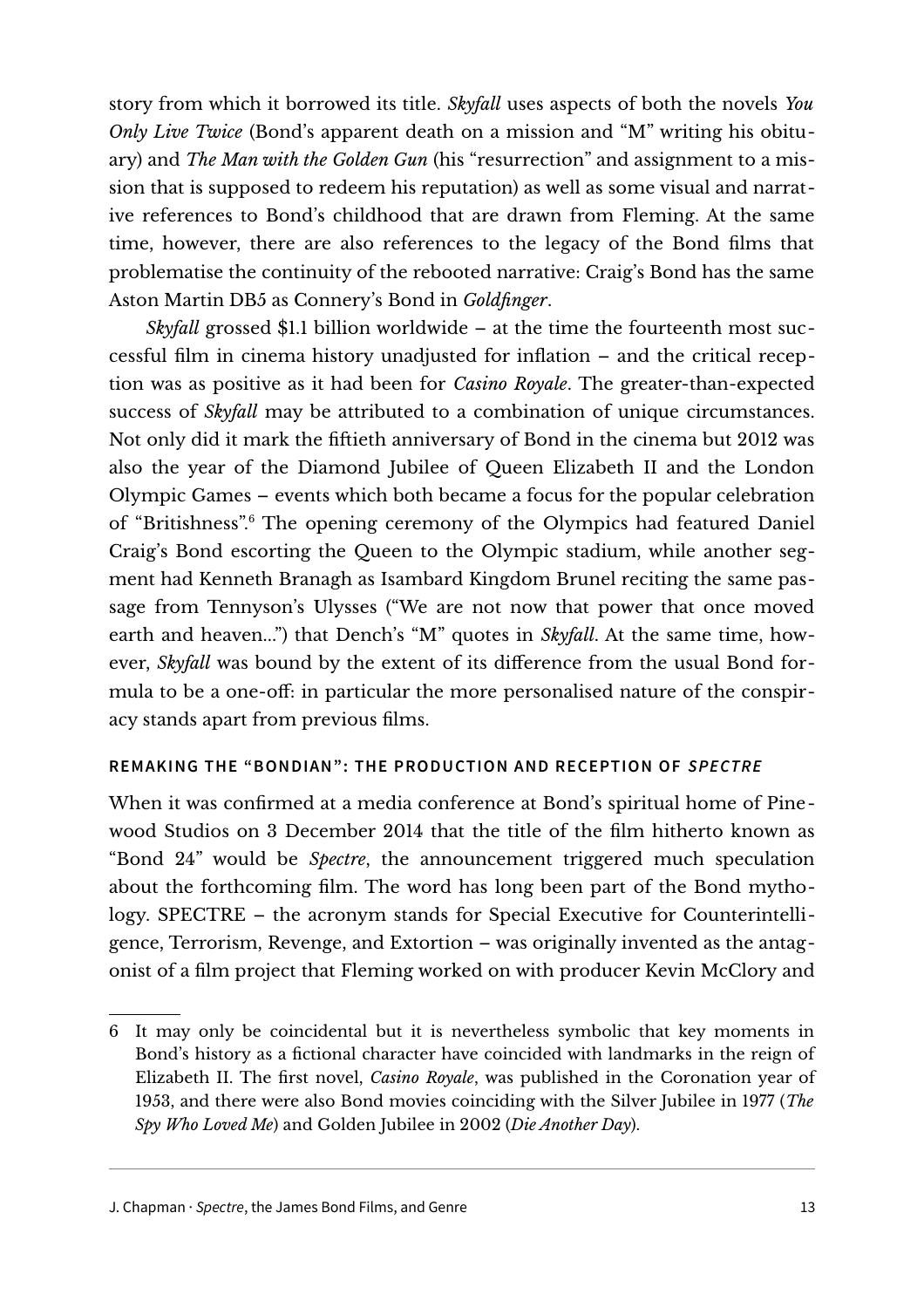screenwriter Jack Whittingham in 1959 (Sellers 2007, 22-3). The film was announced to the trade press as *James Bond of the Secret Service* (*Kinematograph Weekly* 1959, 21). In the end, the project was aborted when McClory was unable to raise the necessary finance, but Fleming used the plot and characters for his ninth Bond book, Thunderball, published in 1961, though without acknowledging his collaborators. McClory and Whittingham subsequently sued Fleming at the High Court in London: the court found in the plaintiffs' favour and later editions of *Thunderball* were obliged to state that it was "based on a screen treatment by Kevin McClory, Jack Whittingham and the author" (Lycett 1995, 432). Broccoli and Saltzman had intended to film *Thunderball* as the first James Bond film but the ongoing legal case caused them to turn to *Dr. No* instead. McClory was credited as producer of *Thunderball* (1965) – the actual extent of his contribution is disputed – while Eon licensed the rights to use SPECTRE and its head Ernst Stavro Blofeld for another ten years. Following *Thunderball*, Blofeld appeared in the next three films before disappearing from the series in the 1970s. [7](#page-13-0) McClory exercised his right to remake *Thunderball* as *Never Say Never Again* (1983), for which Sean Connery returned as Bond. In 2013 Eon Productions reacquired the right to use both SPECTRE and the character of Blofeld (Vejvoda 2013, n.pag.). It was widely speculated that Blofeld would return in the next Bond film: but how would the reintroduction of Bond's arch enemy from the "classic" Bond films be done in the rebooted franchise?

The success of *Skyfall* meant that the bar was set high for *Spectre*. Sam Mendes, who had originally said he did not want to direct a second Bond picture, was persuaded to return. John Logan, who had performed script revisions for *Skyfall*, wrote the first draft, which was subsequently revised by Neil Purvis and Robert Wade, the experienced Bond writers who had been involved with every film since *The World Is Not Enough*, with Jez Butterworth brought in to "polish" the final draft. Other members of the *Skyfall* production team who carried over onto *Spectre* were production designer Dennis Gassner, main title designer Daniel Kleinman, and composer Thomas Newman, while Hoyte van Hoytema replaced Roger Deakins as director of photography. To this extent the production of *Spectre* was consistent with the Bond series as a whole which historically has em-

<span id="page-13-0"></span><sup>7</sup> It had been planned to reintroduce SPECTRE in *The Spy Who Loved Me* (1977) but this was blocked by McClory's lawyers. There are traces of the SPECTRE formula in the shooting script such as henchman Sandor referring to Stromberg as "Number One" – the designation used for Blofeld in the films. See the British Film Institute Reuben Library Unpublished Scripts Collection S4498: *The Spy Who Loved Me*, Revised Final Shooting Script, 23 August 1976.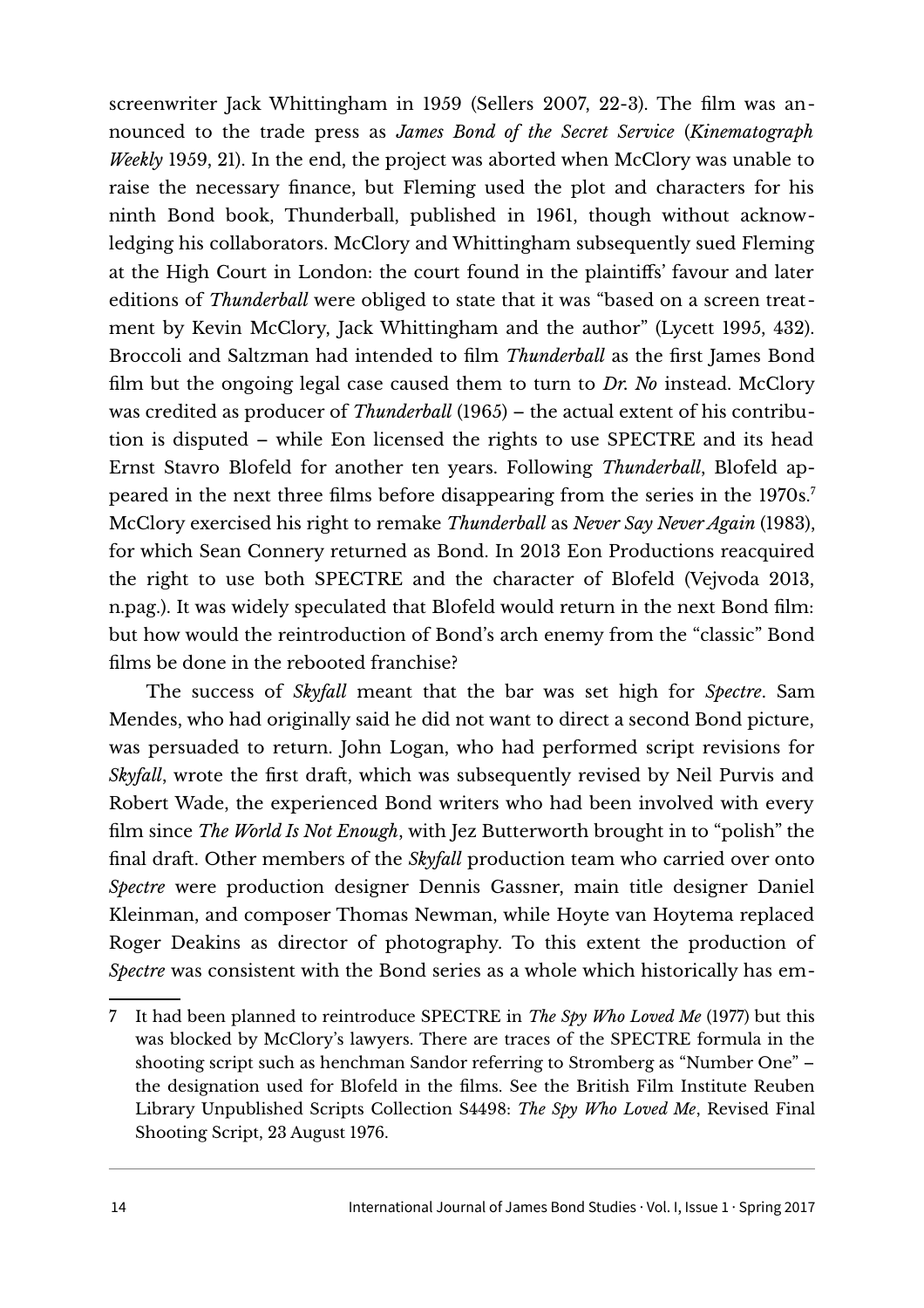ployed the same creative personnel many times over, including title designer Maurice Binder (fourteen films), screenwriter Richard Maibaum (thirteen), composer John Barry (twelve), cinematographer Ted Moore (seven) and production designers Peter Lamont (nine) and Ken Adam (seven). Also consistent with the "Bondian" production ideology was the idea that *Spectre* needed to surpass *Skyfall* in size and scope. According to Mendes: "*Spectre* is a bigger movie than *Skyfall*. It's shot in more places [...] It's been an enormous undertaking" (quoted in Lott-Lavigna 2015, n.pag.). This was also evident in the film's budget, which at a reported \$250 million was the highest to date for a Bond picture.

Yet the production of *Spectre* was beset by problems, especially over the development of the script, which became public knowledge following the "Sonyleaks" episode in November 2014. A series of leaked emails revealed not only that there were creative differences between the different partners involved in making the film – Eon as producer and co-owner of the Bond franchise, MGM as the financing studio, and Sony Pictures as the international distributor – but also that there was much uncertainty about the type of Bond film that *Spectre* should be. John Logan's original story outline of October 2013 suggested that it would be a "last mission" for Bond – perhaps intended to conclude the story arc begun with *Casino Royale* – and that Blofeld would be the villain in a plot involving "bio-espionage". However, Hannah Minghella (Sony) felt that the conspiracy plot was not sufficiently developed, asking "what was Blofeld's big plan? Blowing up the Nato event and causing the blackout doesn't seem that much worse than prior villain plots [...] He has to be a serious threat in this movie – with a big enough plan for Bond to thwart – to help support his uber villain status" (quoted in Johnson 2015, n.pag.). This would suggest that Sony were angling for a return to the sort of super-villain world-domination plots that had featured in the Bond films of the 1960s – a narrative that Eon had sought to distance itself from since *Casino Royale*. It seems to have been decided from the outset that Spectre would partially "retcon" the three previous Daniel Craig films by revealing that Blofeld had been the unseen criminal mastermind behind Le Chiffre (*Casino Royale*), Dominic Greene (*Quantum of Solace*) and Silva (*Skyfall*). Minghella's colleague Doug Belgrand was sceptical of this device: "The idea that Blofeld was involved with the plots and villains of each of the last 3 movies is interesting...right now it feels like a bit of a stretch. John will have to pay careful attention to connecting the dots in a strong way for this to be truly convincing" (ibid.)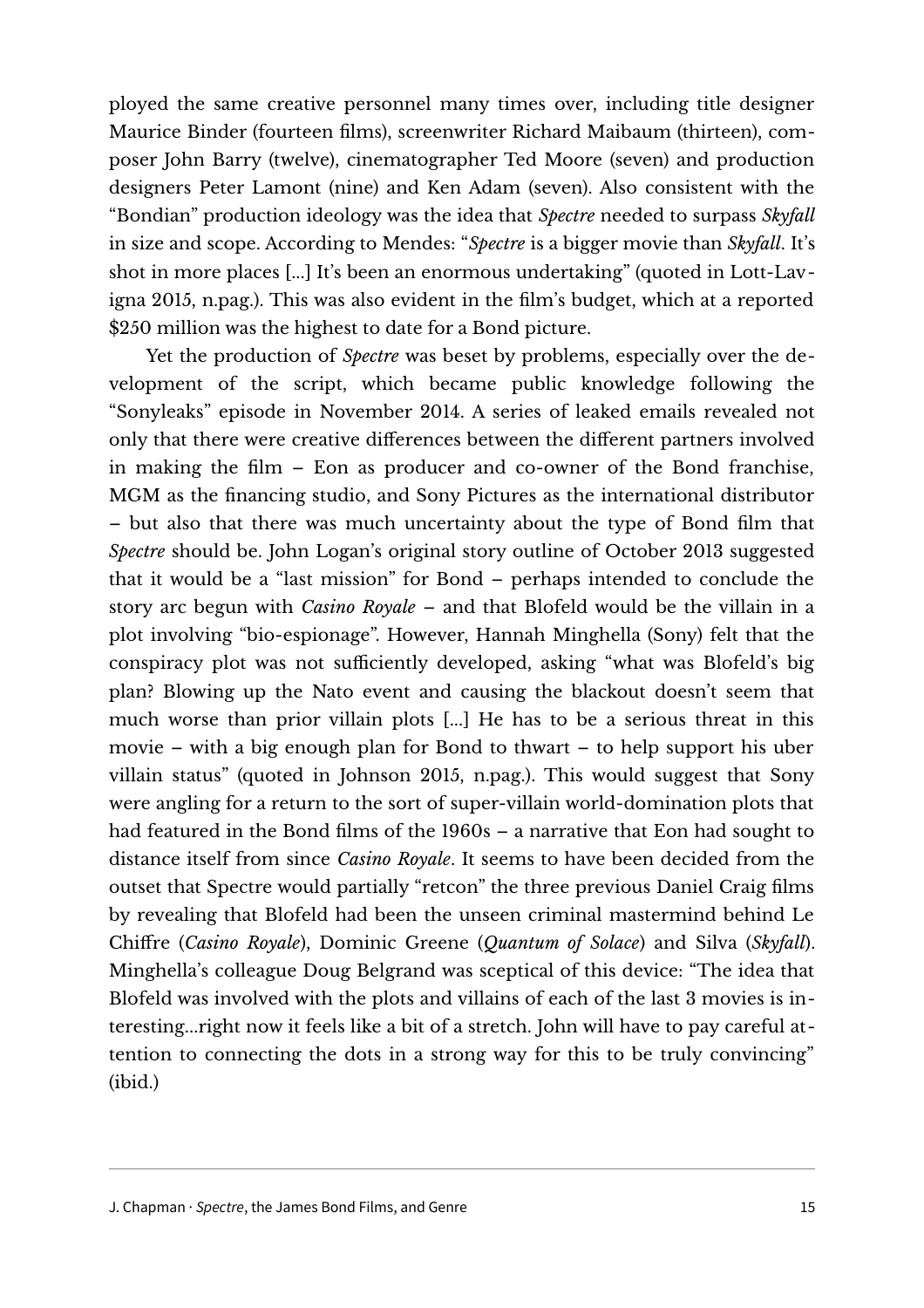Logan delivered a full first draft in March 2014 but there was evidently tension within the production team. According to co-producer Barbara Broccoli: "Sam and John have agreed to this under duress and we have all discussed major changes" (ibid.). In particular there seems to have been disagreement over whether Blofeld should be a principal antagonist in his own right or merely a pseudonym for a different character. At one point it was even suggested that Blofeld might be a woman. This idea was scotched by MGM's Jonathan Glickman: "Blofeld as a woman is idiotic unless Meryl Streep does it. Doesn't even make sense in any world of reality – that's a tail wagging the dog here" (ibid.). Another idea that persisted was that Blofeld had a mole inside MI6: in early drafts of the script this turned out to be Bill Tanner, the chief of staff, played by Rory Kinnear in *Quantum of Solace* and *Skyfall*. "Love the idea that there is a mole inside MI-6 and it turns out to be Tanner", wrote Belgrand (ibid.). This suggestion reveals how little understanding some studio executives had of the Bond genre: in the books Tanner is Bond's "best friend" in the secret service. MGM's Tabitha Strick even went so far as to suggest that "M" might be made into a villain:

Can we give M more agency throughout the movie so that we are left wondering whether M is secretly a bad guy? We liked the idea from previous conversations that M's activities caused suspicion and while we don't want him to be Blofeld, if possible can we blur the lines a bit so that it's not clear whether he's a good guy or a bad guy? (ibid.)

Again this reveals a complete lack of understanding, or even basic knowledge, of the source texts. In Fleming's books – and in all the previous films – "M" is the authority figure who commands Bond's loyalty without question: to undermine that authority would be a radical alteration of the politics of Bond.[8](#page-15-0)

The first full shooting script of 17 October 2014 is recognisable as the blueprint of the finished film, though there are some significant differences, especially to the final act. In this script Blofeld's name is never mentioned: the villain is called Stockmann and turns out to be the son of Hannes Oberhauser, a character mentioned in Fleming's short story "Octopussy" who had been murdered by Major Smythe. In the script Oberhauser has become the orphan Bond's adoptive father whose son has grown up harbouring a pathological hatred for Bond as he

<span id="page-15-0"></span><sup>8</sup> The device of the head of the secret service being revealed as part of the villain's conspiracy was used in *Kingsman: The Secret Service* (2015), Matthew Vaughan's film of Gavin Millar's graphic novel *The Secret Service*.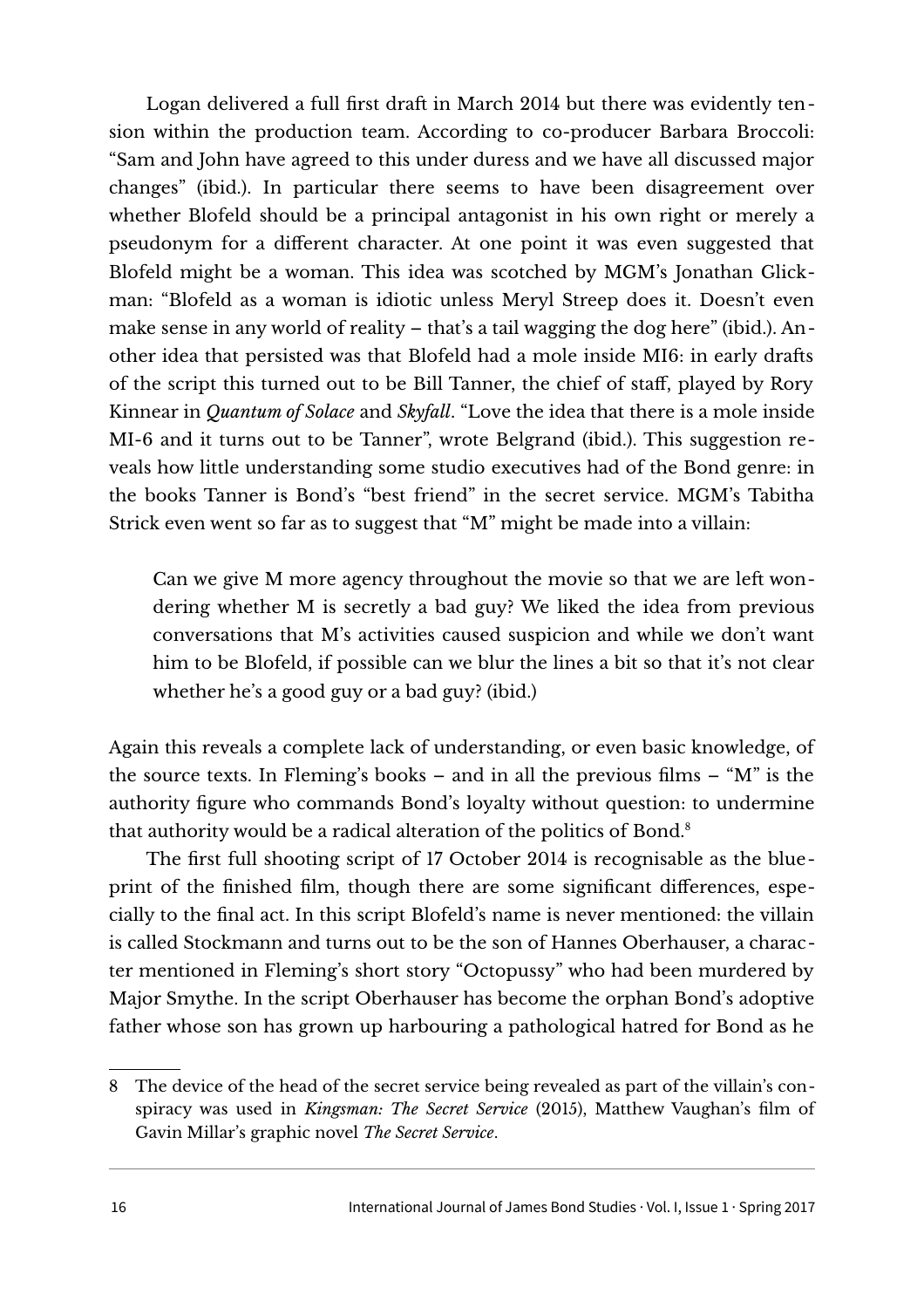believes that his father had favoured the other boy. Nevertheless there are several references in the script – including Stockmann having a white Persian cat (a visual reference to the Bond films of the 1960s) and a henchwoman called Irma (Irma Bunt of *On Her Majesty's Secret Service*) – which hint strongly that the character is Blofeld. The idea of either Tanner or "M" being the mole has been dropped: this role is transferred to the character of "C" (Bruce – in the film Max – Denbigh) who is head of the new Centre for National Security. Otherwise the script is a mixture of new and traditional "Bondian" elements. On the one hand it develops the themes of *Skyfall*, especially in its exploration of Bond's childhood. On the other hand, however, it also includes clear references to the "classic" Bond films including the *Spectre* board meeting (*Thunderball*) and the extended sequence where Stockmann entertains Bond and Madeleine to dinner while threatening them with torture (a motif from several previous Bond films including *Dr. No* and *Octopussy*). Purvis and Wade also include a visual quotation from Carol Reed's classic British thriller *The Third Man* (1949) in the script's coda: "A black cat walks across an East End cobbled street. Rubs up against the leg of a figure dressed in black". Bond's final line to Madeleine ("We have all the time in the world") recalls *On Her Majesty's Secret Service* except in so far as Madeleine, unlike Tracy, lives ("Untitled B24").

Even at this late stage doubts persisted about the script. For Hannah Minghella: "The revelation that Spectre is run by Stockmann – a man still thwarted by the feelings of jealousy he has harboured since he was a young boy desperate for the affection his father showed to Bond – makes Stockmann feel like a petulant kid and somewhat disturbingly he links an incredible amount of death and destruction to Bond" (Johnson n.pag.). Sony's Elizabeth Cantillon felt that Bond killing Stockmann with a single bullet to the head at the end of the film "seems brutal even for Bond" (ibid.). Jez Butterworth's subsequent revisions of the shooting script made some cosmetic changes – Stockmann became Franz Oberhauser, for example, while the character of Irma has disappeared – but revised the final act to take some of these concerns on board. Oberhauser's facial scarring caused by Bond's exploding watch is another visual reference to "classic" Bond, recalling Donald Pleasence's Blofeld in *You Only Live Twice*. Bond no longer kills Oberhauser but arrests him and throws his Walther PPK into the river ("Untitled Bond 24"). The finished film differs from the revised shooting script in so far as Oberhauser identifies himself as Ernst Stavro Blofeld (explaining this by saying that he has adopted his mother's family name), it is "M" rather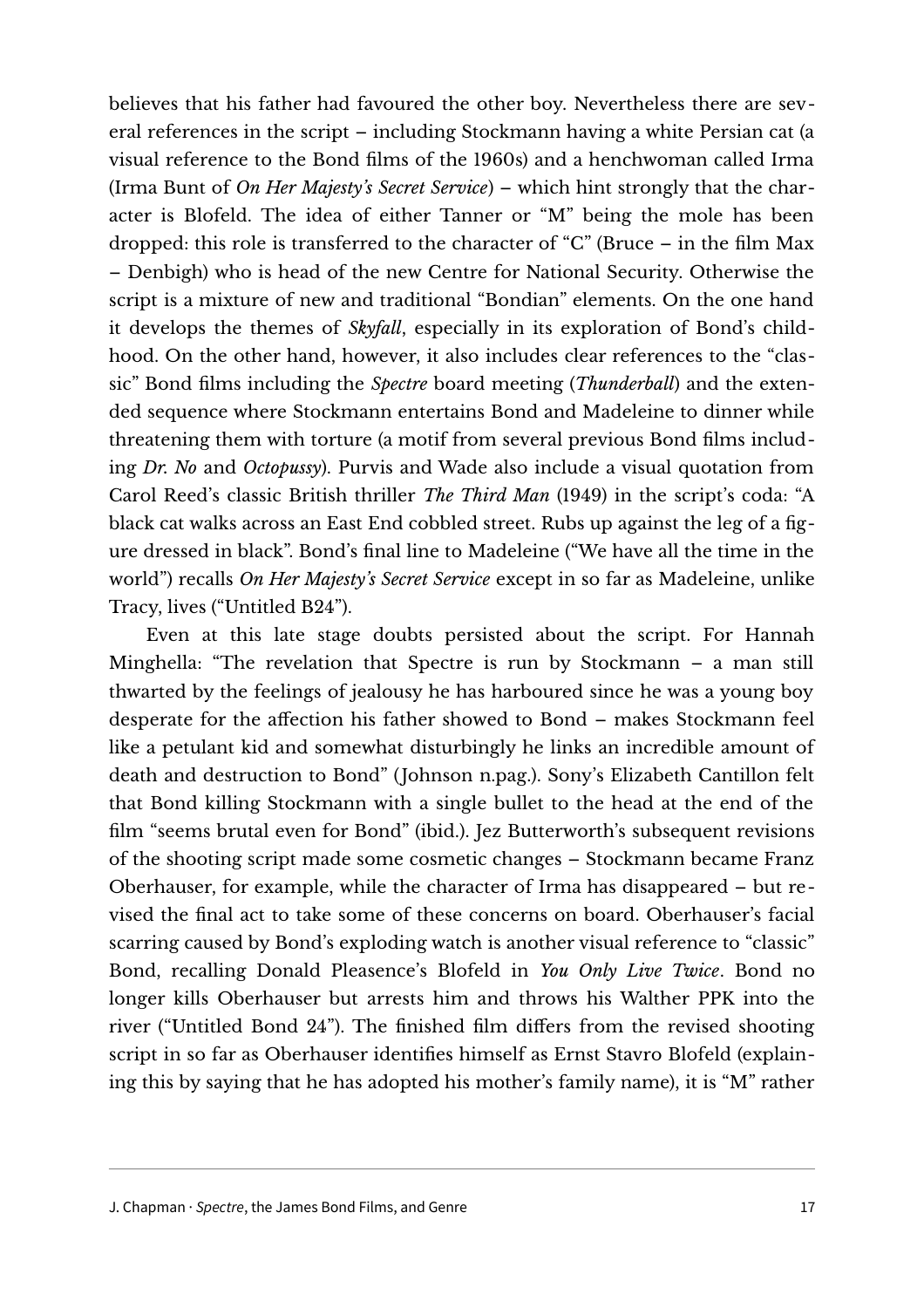than Bond who kills "C", and Bond's "We have all the time in the world" has been dropped.

*Spectre* was released in the United Kingdom on 26 October and in the United States on 6 November 2015. While not as spectacularly successful at the box office as *Skyfall*, it nevertheless grossed \$135 million in the United Kingdom, \$200 million in North America, and a total of \$881 million worldwide from its theatrical release (Fleming 2016, n.pag.). Unlike *Skyfall*, however, its critical reception was decidedly mixed. And one of the key issues for reviewers seems to have been its relationship to the Bond formula. British critics, for the most part, tended to see *Spectre* as a return to the style and formula of the "classic" Bond films. Peter Bradshaw, for example, welcomed the return of "a thoroughly English movie franchise" and described Spectre as "a terrifically exciting, spectacular, almost operatically delirious 007 adventure" (Bradshaw 2015, n.pag.). Mark Kermode felt that it was "bang on target in delivering what an audience wants from this seemingly indestructible franchise", adding that Christoph Waltz's Blofeld was "an old-school Bond villain, one of many throwback elements that make *Spectre* such fun" (Kermode 2015, n.pag.). Robbie Collins thought it "a swaggering show of confidence" and also liked the echoes of previous films: "No film series has been better at raiding its own mausoleum, and throughout *Spectre*, ghosts of Bond films past come gliding through the film, trailing tingles of nostalgic pleasure in their wake' (Collins 2015, n.pag.). Among the "Bondian" elements that British critics particularly liked were the Oddjob-style henchman Mr. Hinx, the brutal close-quarters fight between Bond and Hinx on the train, Blofeld's desert lair and the return of the iconic gun-barrel motif to its rightful place at the start of the film rather than being relegated to the closing credits as in *Casino Royale*, *Quantum of Solace*, and *Skyfall*.

However, most American reviewers were much less favourably inclined towards the film than their British colleagues: they tended to regard *Spectre* as a stale retread of the Bond formula without the same degree of psychological depth that had characterised *Skyfall*. Kenneth Turan felt that it was "exhausted and uninspired" and blamed the formulaic nature of the script: "[The] story itself is not convincing on its own terms, playing like a series of boxes (Bond asks for a Martini shaken not stirred) that need to be checked off and forgotten" (Turan 2015, n.pag.). Scott Mendelson predicted that "*Spectre* will bore the living daylights out of you while threatening to render James Bond an ultimately irrelevant relic of the past" (Mendelson 2015, n.pag.). And Matt Deitz found it "a weirdly patchy, often listless picture" that amounted to little more than a sequence of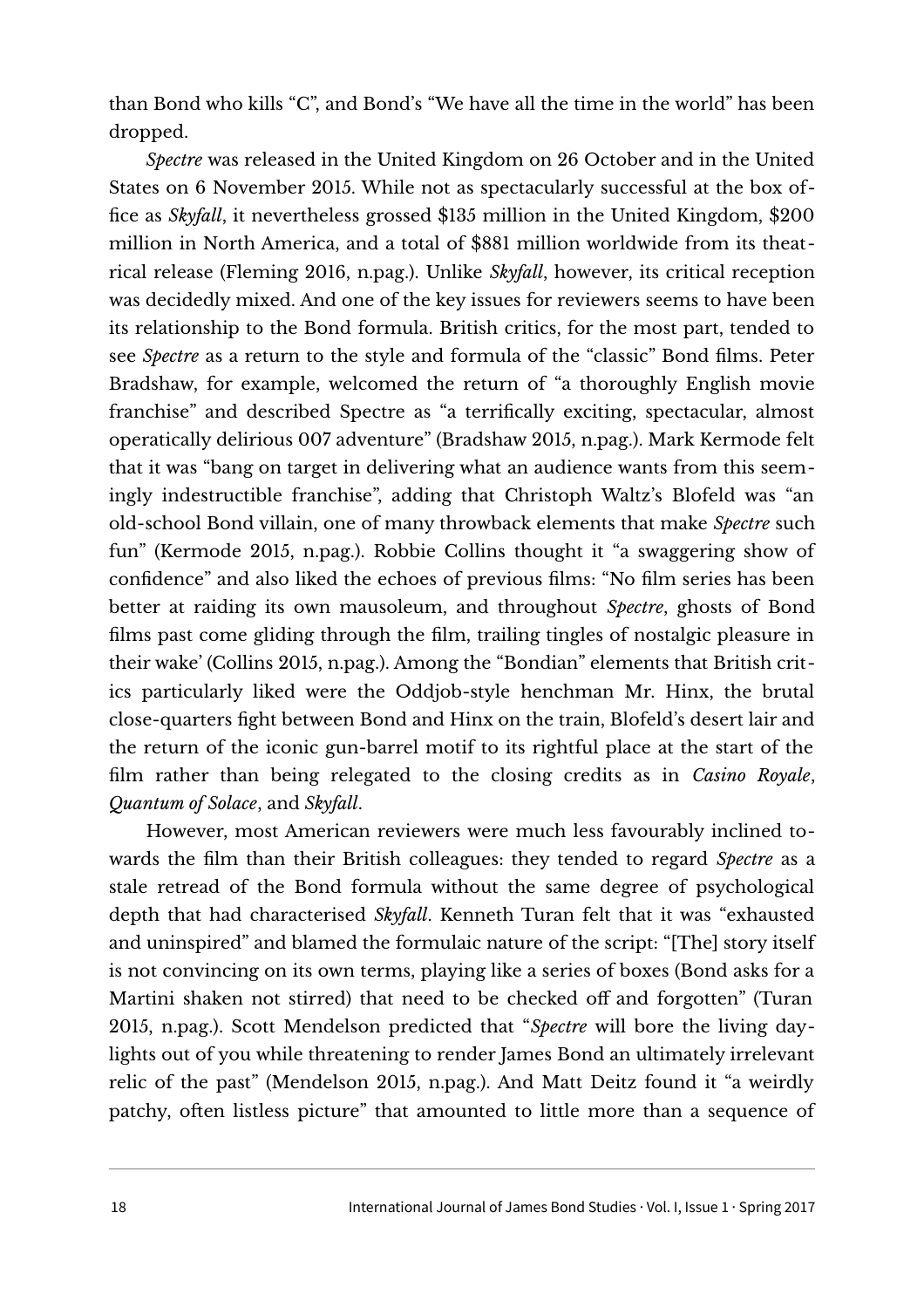"undistinguished chases and fights and quips patched together by exposition that's half baked even by Bond standards" (Deitz 2015, n.pag.). In particular American critics seem to have seen *Spectre* as being undecided about what sort of Bond film it wanted to be: it was caught somewhere between the "broader and campier films that defined the Roger Moore era of the 007 franchise" and "the new world of exploiting continuity driven franchise filmmaking" with the consequence that it "unsuccessfully blends these two somewhat diametrically opposed elements while offering what plays like a dumbed-down and diluted remake of *Skyfall*" (Mendelson, n.pag.).

#### **CONCLUSION**

The divergent critical responses to *Spectre*, in contrast to its immediate predecessor *Skyfall*, are highly revealing about the nature of formula film-making in general and the place of the James Bond series in popular film culture in particular. On the one hand, as exemplified by the British critics, there is an identification with the familiar: *Spectre* was well received to some extent because it marked the return of some of the traditional "Bondian" elements that had been absent from the previous Daniel Craig films. On the other hand, as the American critical response demonstrates, there is also a sense of the formula becoming stale: and in this context *Spectre* suffered in comparison to its immediate predecessors in that it was not seen as being different enough from what had been done before. What the production history of *Spectre* also reveals is the extent to which these tensions were played out during the scripting process when there was evidently some uncertainty about what direction it should take. The desire to repeat the success of *Skyfall* while at the same time being different from its immediate predecessor seems to have pushed *Spectre* towards size and spectacle – a strategy consistent with the "Bondian" production ideology – and away from the greater psychological realism of the preceding films. For my own part, I welcomed this development, and also that Spectre had rediscovered something of the sense of fun that had rather been lacking from the series in recent years. And it was high time that Daniel Craig, an excellent Bond despite the initial misgivings about his casting, got the girl at the end.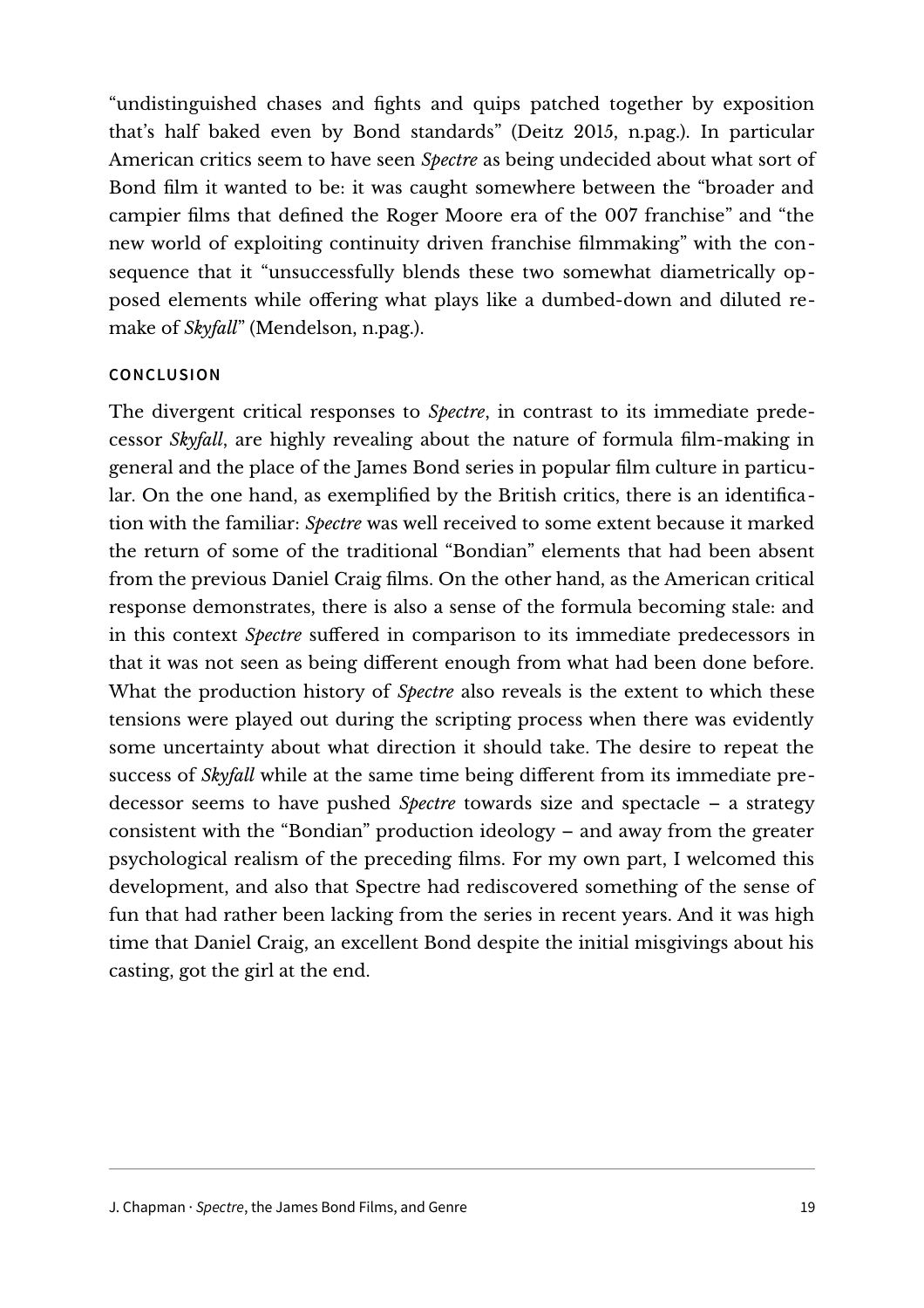#### **REFERENCES**

- Arroyo, José. 1996. "*GoldenEye*". *Sight and Sound*. New Series 6:1 (January 1996): 40.
- Bennett, Tony, and Janet Woolacott. 1987. *Bond and Beyond: The Political Career of a Popular Hero*. London: Macmillan.
- Bergan, Ronald. 1986. *The United Artists Story*. London: Octopus Books.
- Billings, R. H. 1962. "Three British Films Head the General Releases." *Kinematograph Weekly*. 13 December 1962: 5.
- Black, Jeremy. 2001. *The Politics of James Bond: From Fleming's Novels to the Big Screen*. Wesport CT: Praeger.
- "The Bond Supremacy." 2005. *Screen International*. 11 March 2005: 8.
- Bradshaw, Peter. 2015. "James Bond is back, stylish, cam and sexily pro-Snowden." *The Guardian*, 21 October 2015: [https://www.theguardian.com-](https://www.theguardian.com/film/2015/oct/21/spectre-review-james-bond-is-back-stylish-camp-and-sexily-pro-snowden) [/film/2015/oct/21/spectre-review-james-bond-is-back-stylish-camp-and](https://www.theguardian.com/film/2015/oct/21/spectre-review-james-bond-is-back-stylish-camp-and-sexily-pro-snowden)[sexily-pro-snowden](https://www.theguardian.com/film/2015/oct/21/spectre-review-james-bond-is-back-stylish-camp-and-sexily-pro-snowden) Accessed 12 October 2016.
- Broccoli, Albert R. 1996. "Introducing James Bond." In *Dressed to Kill: James Bond, the Suiter Hero*, ed. Jay McInnerney, Neil Norman, Nick Sullivan, and Colin Woodhead. Paris: Flammarion, 1996.
- "Broccoli's Bond." 1986. *Screen International*. 27 September 1986: 48.
- Brosnan, John. 1981. *James Bond in the Cinema*. London: Tantivy Press.
- Chapman, James. 2007. *Licence To Thrill: A Cultural History of the James Bond Films*. London: I.B. Tauris.
- Collins, Robbie. 2015. "A Swaggering Show of Confidence." *The Daily Telegraph*. 31 October 2015: [http://www.telegraph.co.uk/film/james-bond-spectre/](http://www.telegraph.co.uk/film/james-bond-spectre/review/) [review/](http://www.telegraph.co.uk/film/james-bond-spectre/review/) Accessed 12 October 2016.
- Comentale, Edward P. Stephen Watt, and Skip Willman, ed. 2015. *Ian Fleming & James Bond: The Cultural Politics of James Bond*. Bloomington: Indiana University Press.
- Deitz, Matt Zeller. 2015. "*Spectre*." 3 November 2015: [http://www.rogerebert.com-](http://www.rogerebert.com/reviews/spectre-2015) [/reviews/spectre-2015](http://www.rogerebert.com/reviews/spectre-2015) Accessed 12 October 2016.
- Dodds, Klaus. 2005. "Screening Geopolitics: James Bond and the Early Cold War Films." *Geopolitics*. 10: 3 (2005): 266-89.
- Durgnat, Raymond. 1970. *A Mirror for England: British Movies from Austerity to Affluence*. London: Faber and Faber.
- Eco, Umberto. 1966. "The Narrative Structure in Fleming." In *The Bond Affair*, ed. Oreste Del Buono and Umberto Eco, trans. R. A. Downie. London: Mac-Donald: 35-75.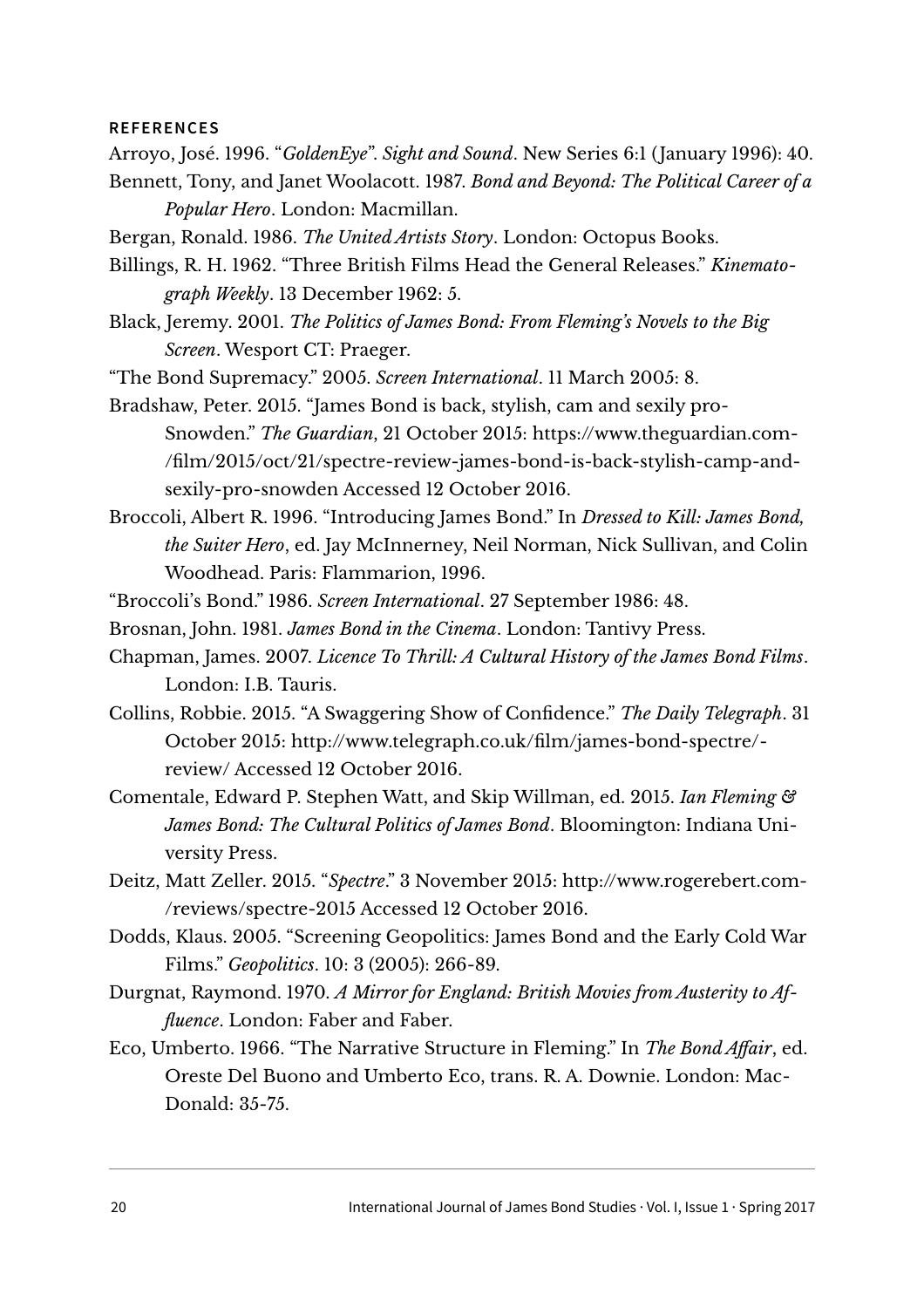- Fleming, Michael. 2016. "More Blockbuster Turns. No.16 'Spectre'." *Deadline. com*. 21 March 2016: [http://deadline.com/2016/03/spectre-profit-box](http://deadline.com/2016/03/spectre-profit-box-office-2015-james-bond-1201723528/)[office-2015-james-bond-1201723528/](http://deadline.com/2016/03/spectre-profit-box-office-2015-james-bond-1201723528/) Accessed 12 October 2016.
- Funnell, Lisa, ed. 2015. *For His Eyes Only: The Women of James Bond*. London: Wallflower Press.
- Galloway, Stephen. 2002. "Forever Bond." *The Hollywood Reporter*.19 November 2002: S1.
- Grant, Barry Keith. 1986. *Film Genre Reader III*, Volume Three. Austin: University of Texas Press.
- Gross, Larry. 1995. "Big and Loud." *Sight and Sound*. New Series 5(8): 7-10.
- Harper, Sue, and Vincent Porter. 2003. *British Cinema of the 1950s: The Decline of Deference*. Oxford: Oxford University Press.
- Higson, Charlie. 2006. "It's Got Everything You Want from a Bond Film." *Daily Telegraph*. 17 November 2006: 29.

Houston, Penelope. 1965. "*From Russia with Love*." *Monthly Film Bulletin*. 30(358) November 1965: 155.

"The James Bond Dossier." *The Hollywood Reporter*. 19 November 2002: 14.

Johnson, Rich. 2015. "When Blofeld Was A Woman in *Spectre* – Sony Leaks…". 17 April 2015: [www.bleedingcool.com/2015/04/17.](http://www.bleedingcool.com/2015/04/17) Accessed 30 September 2016.

Kermode, Mark. 2015. "Another stellar outing for Bond." *The Guardian*. 25 October 2015: [https://www.theguardian.com/film/2015/oct/25/spectre-review](https://www.theguardian.com/film/2015/oct/25/spectre-review-another-stellar-outing-for-bond-mark-kermode)[another-stellar-outing-for-bond-mark-kermode](https://www.theguardian.com/film/2015/oct/25/spectre-review-another-stellar-outing-for-bond-mark-kermode) Accessed 12 October 2016.

Landesman, Cosmo. 2006. *Sunday Times: Culture*. 12 November 2006: 11.

Lindner, Christoph, ed. 2003. *The James Bond Phenomenon: A Critical Reader*, Manchester: Manchester University Press.

Lott-Lavigna, Ruby. 2015. "Sam Mendes: *Spectre* is my last Bond film – probably." *The Guardian*. 20 July 2015: [https://www.theguardian.com/film/2015/](https://www.theguardian.com/film/2015/jul/20/sam-mendes-spectre-last-james-bond-film-probably) [jul/20/sam-mendes-spectre-last-james-bond-film-probably](https://www.theguardian.com/film/2015/jul/20/sam-mendes-spectre-last-james-bond-film-probably) Accessed 30 September 2016.

Lycett, Andrew. 1995. *Ian Fleming*. London: Weidenfeld and Nicolson.

McGilligan, Pat, ed. 1986. *Backstory: Interviews with Screenwriters of Hollywood's Golden Age*. Berkeley: University of California Press.

Malcolm, Derek. 2006. "This 007 Leaves You Shaken." *Evening Standard*. 16 November 2006: 34.

Maltby, Richard. 1995. *Hollywood Cinema: An Introduction*. Oxford: Blackwell.